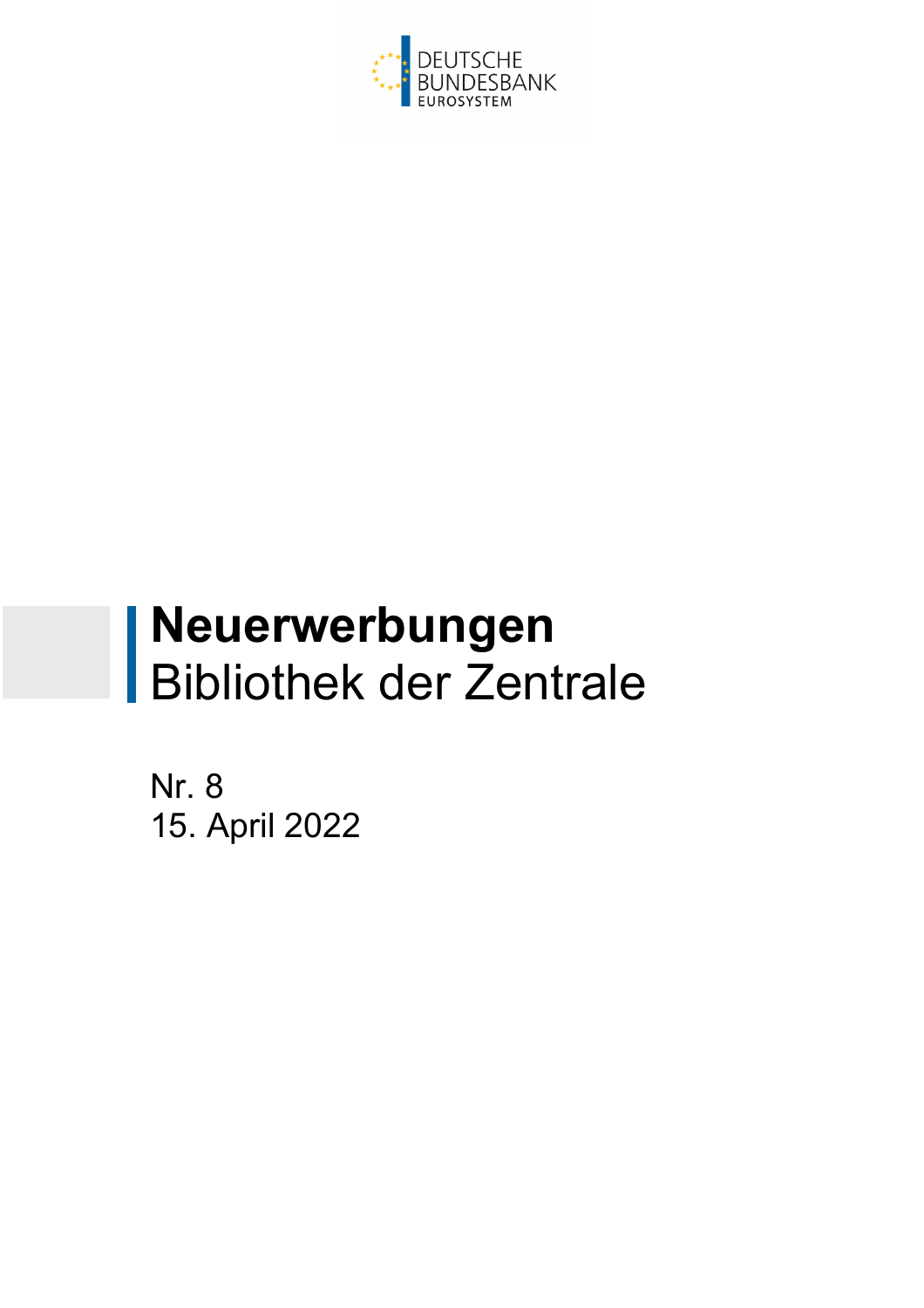Nr. 8, 15. April 2022<br>
Inhaltsverzeichnis<br>
Seite 2 Neuerwerbungen Bibliothek Zentrale Inhaltsverzeichnis Seite 2

#### 1 **Inhaltsverzeichnis**

- 1 Wirtschaftswissenschaft
- 1.1 Statistiken, Jahres- und Notenbankberichte
- 2 Währung und Banken
- 2.1 Währung

I

- 2.2 Banken
- 3 Geld- und Kapitalmarkt, Börsen
- 4 Finanzwissenschaft, Finanzpolitik, Staat, Verwaltung, öffentlicher Dienst, Politik
- 5 Internationale und übernationale Zusammenschlüsse und Organisationen, Entwicklungshilfe
- 6 Recht
- 7 Betriebswirtschaft, Sozialwissenschaften, Personalwesen
- 8 IT, Digitalisierung, Information
- 9 Geisteswissenschaften, Naturwissenschaften
- 10 Bundesbankveröffentlichungen
- 11 Neuerwerbungen von Zeitschriften
- 12 Sonderbestand Aus- und Fortbildung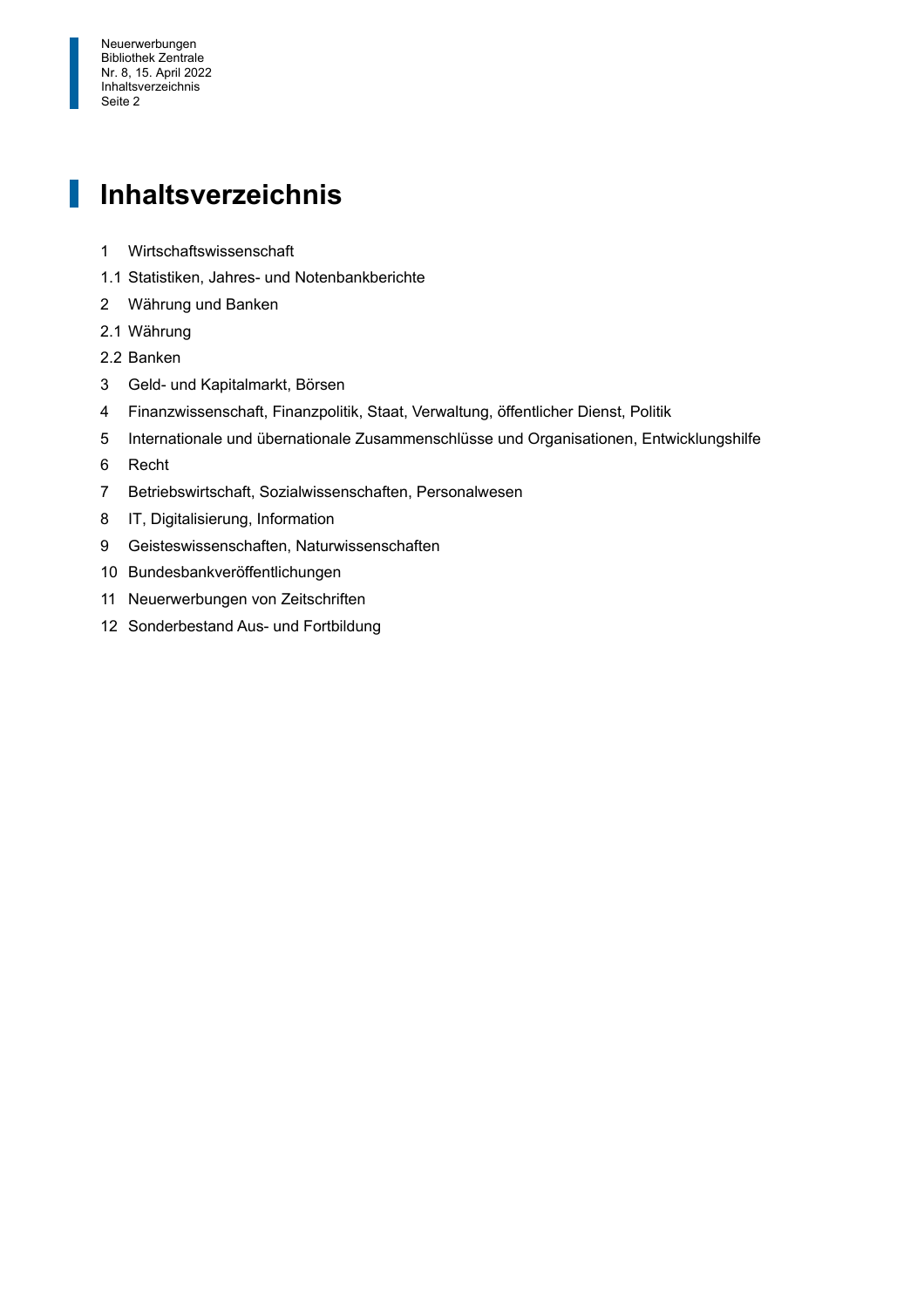#### **1 Wirtschaftswissenschaft**

| Assa, Jacob                                               | The financialization of GDP : implications for economic<br>theory and policy / Jacob Assa. - London: Routledge,<br>2017. - xvi, 118 Seiten : Illustrationen<br>(Routledge advances in heterodox economics ; 32)<br>Zum Inhaltsverzeichnis                                                                                                             | 121.666       |
|-----------------------------------------------------------|-------------------------------------------------------------------------------------------------------------------------------------------------------------------------------------------------------------------------------------------------------------------------------------------------------------------------------------------------------|---------------|
| <b>Benninga, Simon;</b><br>Mofkadi, Tal                   | Financial modeling : uses Excel and R / Simon<br>Benninga and Tal Mofkadi. - Fifth edition. - Cambridge,<br>Massachusetts: The MIT Press, 2021. - XXVI,<br>1013 Seiten                                                                                                                                                                                | 83.215:5      |
| <b>Charpentier, Arthur;</b><br><b>Flachaire, Emmanuel</b> | Pareto models for risk management / Arthur Charpentier<br>and Emmanuel Flachaire<br>In: Recent econometric techniques for macroeconomic<br>and financial data, Cham, Switzerland, 2021,<br>Seite 355-387                                                                                                                                              | In: 128.483   |
| Damette, Olivier;<br>Jawadi, Fredj                        | Revisiting wealth effects in France: a<br>double-nonlinearity approach / Olivier Damette and<br>Fredj Jawadi<br>In: Recent econometric techniques for macroeconomic<br>and financial data, Cham, Switzerland, 2021,<br>Seite 147-169                                                                                                                  | In: 128.483   |
| Drach, Alexis                                             | Removing obstacles to integration: the European way<br>to deregulation / Alexis Drach<br>In: Financial deregulation, New York, NY, 2021,<br>Seite 76-100                                                                                                                                                                                              | In: 128.070:1 |
|                                                           | Financial deregulation : a historical perspective /<br>edited by Alexis Drach and Youssef Cassis; [mit<br>Beiträgen von] Alexis Drach, Christoph Kaserer,<br>Agnieszka Smoleńska  - First edition - New York, NY :<br>Oxford University Press, 2021. - xvii, 190 Seiten:<br>Illustrationen<br>Zum Inhaltsverzeichnis                                  | 128.070:1     |
|                                                           | Financial institutions and financial regulation : new<br>developments in the European Union and Ukraine.<br>Conference proceedings / Andreas Horsch/Larysa<br>Sysoyeva (eds.). [Mit Beiträgen von] Serhiy Leonov,<br>Tetiana Vasilyeva  - 1. Auflage - Göttingen : Cuvillier<br>Verlag, 2017. - 190 Seiten : Illustrationen<br>Zum Inhaltsverzeichnis | 122.468:1     |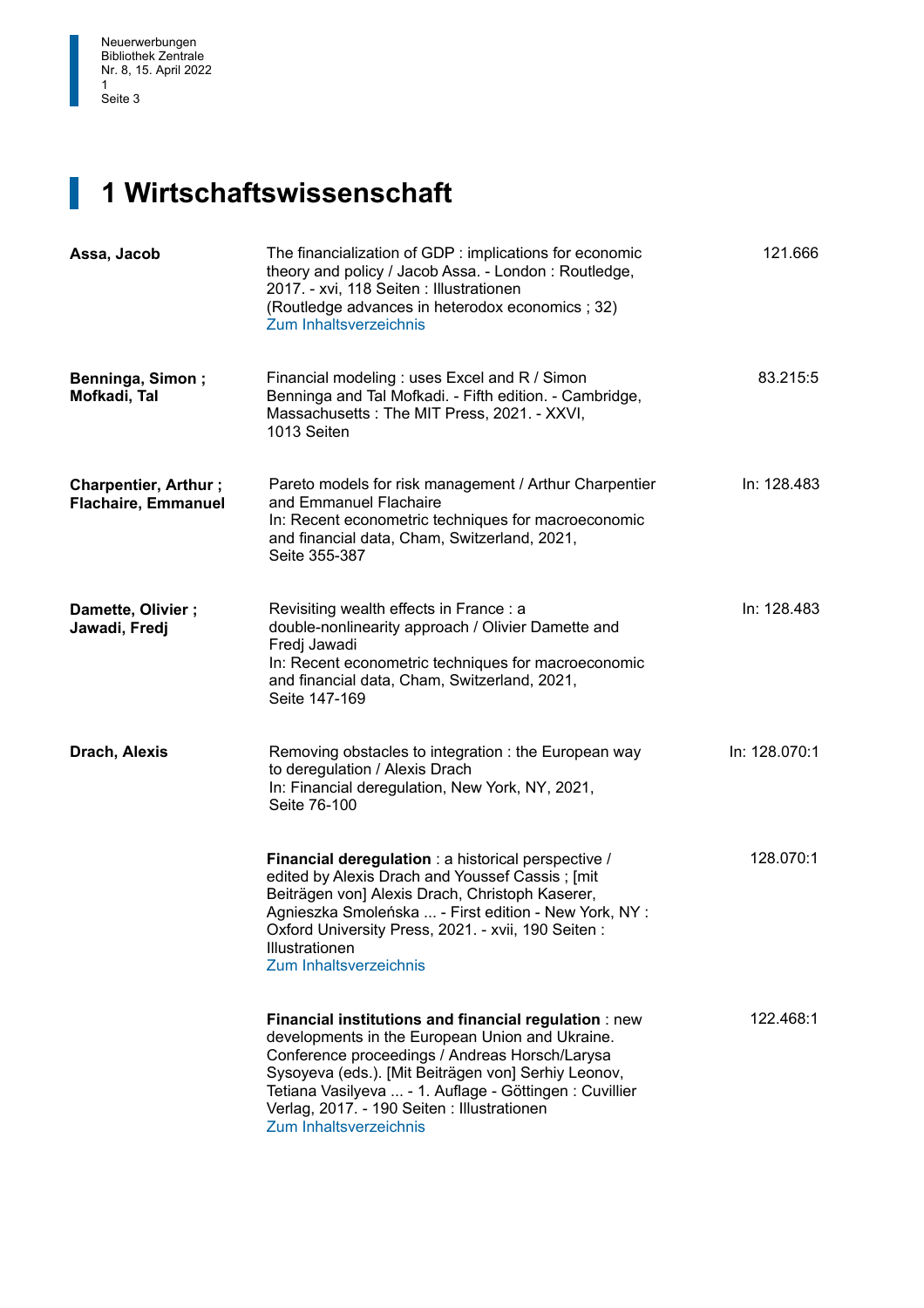| <b>Bibliothek Zentrale</b><br>Nr. 8, 15. April 2022<br>1<br>Seite 4 |                                                                                                                                                                                                                                                                                                                                                                                            |               |
|---------------------------------------------------------------------|--------------------------------------------------------------------------------------------------------------------------------------------------------------------------------------------------------------------------------------------------------------------------------------------------------------------------------------------------------------------------------------------|---------------|
| Frankovic, Ivan                                                     | The impact of carbon pricing in a multi-region production<br>network model and an application to climate scenarios<br>[Elektronische Ressource] / Ivan Frankovic. - Frankfurt<br>am Main: Deutsche Bundesbank, 2022. - 49 Seiten:<br>Illustrationen<br>(Discussion paper / Deutsche Bundesbank; 07/2022)                                                                                   |               |
| Gawlikowicz, W.;<br>Mannerings, B.;<br>Rudolph, T.                  | Market based mechanisms for incentivising exchange<br>liquidity provision / W. Gawlikowicz, B. Mannerings,<br>T. Rudolph, and D. Šiška<br>In: Financial cryptography and data security, Berlin,<br>2021, Seite [80]-96                                                                                                                                                                     | In: 128.384   |
| Holden, Tom D.                                                      | Existence and uniqueness of solutions to dynamic<br>models with occasionally binding constraints<br>[Elektronische Ressource] / Tom D. Holden. - Frankfurt<br>am Main: Deutsche Bundesbank, 2022. - 38 Seiten:<br>Illustrationen<br>(Discussion paper / Deutsche Bundesbank; 09/2022)                                                                                                      |               |
| Lahmer, Niclas                                                      | Arbeitsbuch Finanzielle Intelligenz : was Sie in der<br>Schule hätten lernen sollen. Nach den Geld-Regeln<br>finanziell intelligenter Menschen spielen. Lernen, was<br>Ihnen Schulen und Universitäten vorenthalten. Die<br>90-Tage-Challenge, um finanziell intelligent zu handeln /<br>Niclas Lahmer. - Originalausgabe, 1. Auflage. -<br>München: FinanzBuch Verlag, 2022. - 231 Seiten | 128.700:1     |
| Leonov, Serhiy;<br>Vysochyna, Alina                                 | The impact of banking regulation on economic growth /<br>Serhiy Leonov and Alina Vysochyna<br>In: Financial institutions and financial regulation,<br>Göttingen, 2017, Seite 105-118                                                                                                                                                                                                       | In: 122.468:1 |
| López-Villavicencio,<br>Antonia ; Mignon, Valérie                   | On the seemingly incompleteness of exchange rate<br>pass-through to import prices : do globalization and/or<br>regional trade matter? / Antonia López-Villavicencio and<br>Valérie Mignon<br>In: Recent econometric techniques for macroeconomic<br>and financial data, Cham, Switzerland, 2021,<br>Seite 35-59                                                                            | In: 128.483   |
|                                                                     | Macroeconomic forecasting in the era of Big Data:<br>theory and practice / Peter Fuleky, editor. - Cham,<br>Switzerland: Springer, 2020. - XIII, 719 Seiten:<br>Illustrationen<br>(Advanced Studies in Theoretical and Applied<br>Econometrics; 52)<br>Zum Inhaltsverzeichnis                                                                                                              | 128.797       |
| Martinez, Pepi; Huang,<br>William; Mishra, Bud                      | Coins, covid, keynes and k-shaped recovery / Pepi<br>Martinez, William Huang, and Bud Mishra<br>In: Financial cryptography and data security, Berlin,<br>2021, Seite [611]-627                                                                                                                                                                                                             | In: 128.384   |

Neuerwerbungen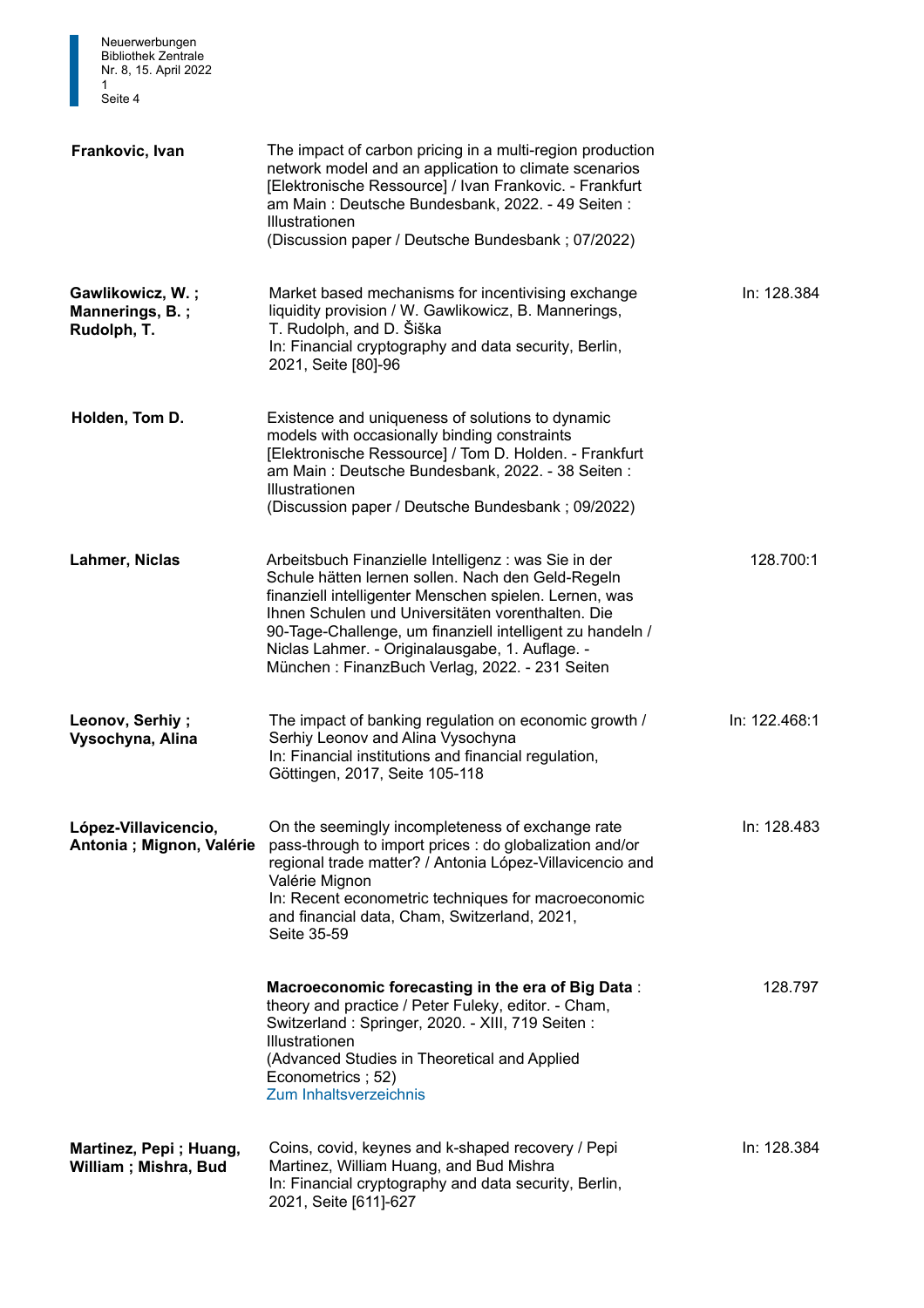| Neuerwerbungen<br><b>Bibliothek Zentrale</b><br>Nr. 8, 15. April 2022<br>1.<br>Seite 5 |                                                                                                                                                                                                                                                                                                                                                                                                                                                                  |             |
|----------------------------------------------------------------------------------------|------------------------------------------------------------------------------------------------------------------------------------------------------------------------------------------------------------------------------------------------------------------------------------------------------------------------------------------------------------------------------------------------------------------------------------------------------------------|-------------|
| Nagayasu, Jun                                                                          | Detecting tranquil and bubble periods in housing<br>markets : a review and application of statistical methods<br>/ Jun Nagayasu<br>In: Recent econometric techniques for macroeconomic<br>and financial data, Cham, Switzerland, 2021, Seite<br>79-111                                                                                                                                                                                                           | In: 128.483 |
| Puaschunder, Julia M.                                                                  | Verhaltensökonomie und Verhaltensfinanzökonomie:<br>ein Vergleich europäischer und nordamerikanischer<br>Modelle / Julia Puaschunder. - Wiesbaden, Germany:<br>Springer Gabler, 2021. - VII, 203 Seiten : Illustrationen<br><b>Zum Inhaltsverzeichnis</b>                                                                                                                                                                                                        | 128.610     |
|                                                                                        | Recent econometric techniques for macroeconomic<br>and financial data / Gilles Dufrénot, Takashi Matsuki,<br>editors ; [mit Beiträgen von] Antonia López-Villavicencio,<br>Jun Nagayasu, Mariam Camarero, Olivier Damette,<br>Guglielmo Maria Caporale, Arthur Charpentier  -<br>Cham, Switzerland: Springer, 2021. - xiv, 387 Seiten:<br>Illustrationen<br>(Dynamic Modeling and Econometrics in Economics and<br>Finance; 27)<br><b>Zum Inhaltsverzeichnis</b> | 128.483     |
| <b>Wuerz, Michael</b>                                                                  | Macroprudential policy and international cooperation:<br>the (new) kids on the block / Michael Wuerz<br>In: A brave new world? the future of banking in<br>emerging Europe, Tirana, 2020, Seite 95-100                                                                                                                                                                                                                                                           | In: 127.897 |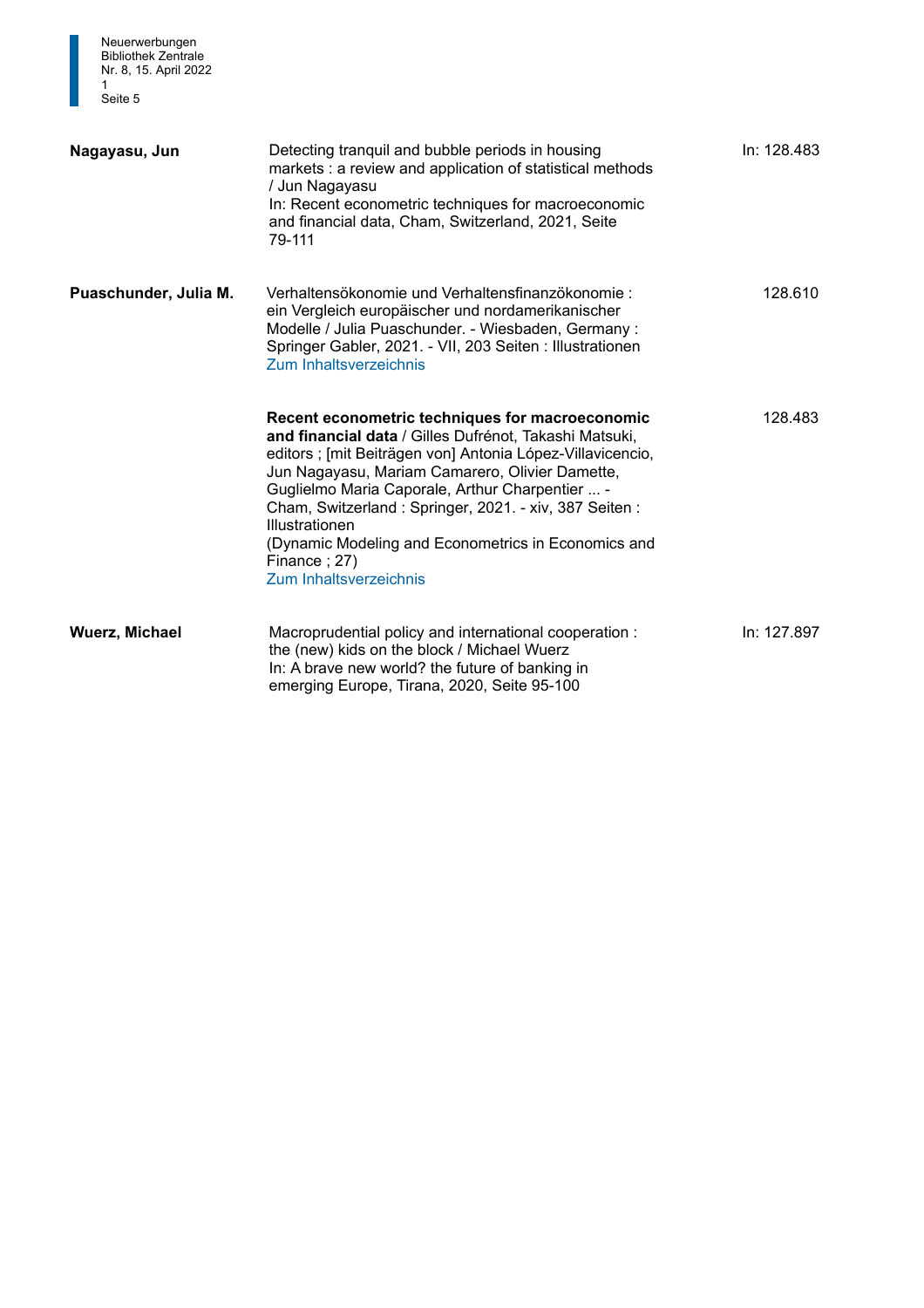#### $\begin{bmatrix} 1 \\ 1 \end{bmatrix}$ **1 Wirtschaftswissenschaft 1.1 Statistiken, Jahres- und Notenbankberichte**

| <b>Banca Natională a</b><br>României (Bukarest) | Financial accounts / National Bank of Romania. -<br>Bucharest, 2006 -<br>2016-2020. 2021. 169 S.                                                                                                                                                                 | Z.95.546 |
|-------------------------------------------------|------------------------------------------------------------------------------------------------------------------------------------------------------------------------------------------------------------------------------------------------------------------|----------|
| Deutsche Bundesbank                             | Geschäftsbericht [Notenbankbericht] / Deutsche<br>Bundesbank. - Frankfurt a.M., 1958 -<br>2021.85 S.                                                                                                                                                             | Z 2.847  |
| Deutsche Telekom AG                             | Das Geschäftsjahr / Deutsche Telekom. - Bonn, 1991 -<br>2021, 300 S.                                                                                                                                                                                             | Z.59.612 |
| Deutschland.<br><b>Bundesfinanzhof</b>          | Jahresbericht / Bundesfinanzhof. - [München], [1968 -]<br>2021, 54 S.                                                                                                                                                                                            | Z.27.286 |
| <b>International Monetary</b><br><b>Fund</b>    | World economic outlook / International Monetary Fund. -<br>Washington, DC: IMF, 1980 -<br>(1986 ff: World economic and financial surveys)<br>2021, Oct.: Recovery during a pandemic. Health<br>concerns, supply disruptions, and price pressures.<br>XVI, 152 S. | Z.43.381 |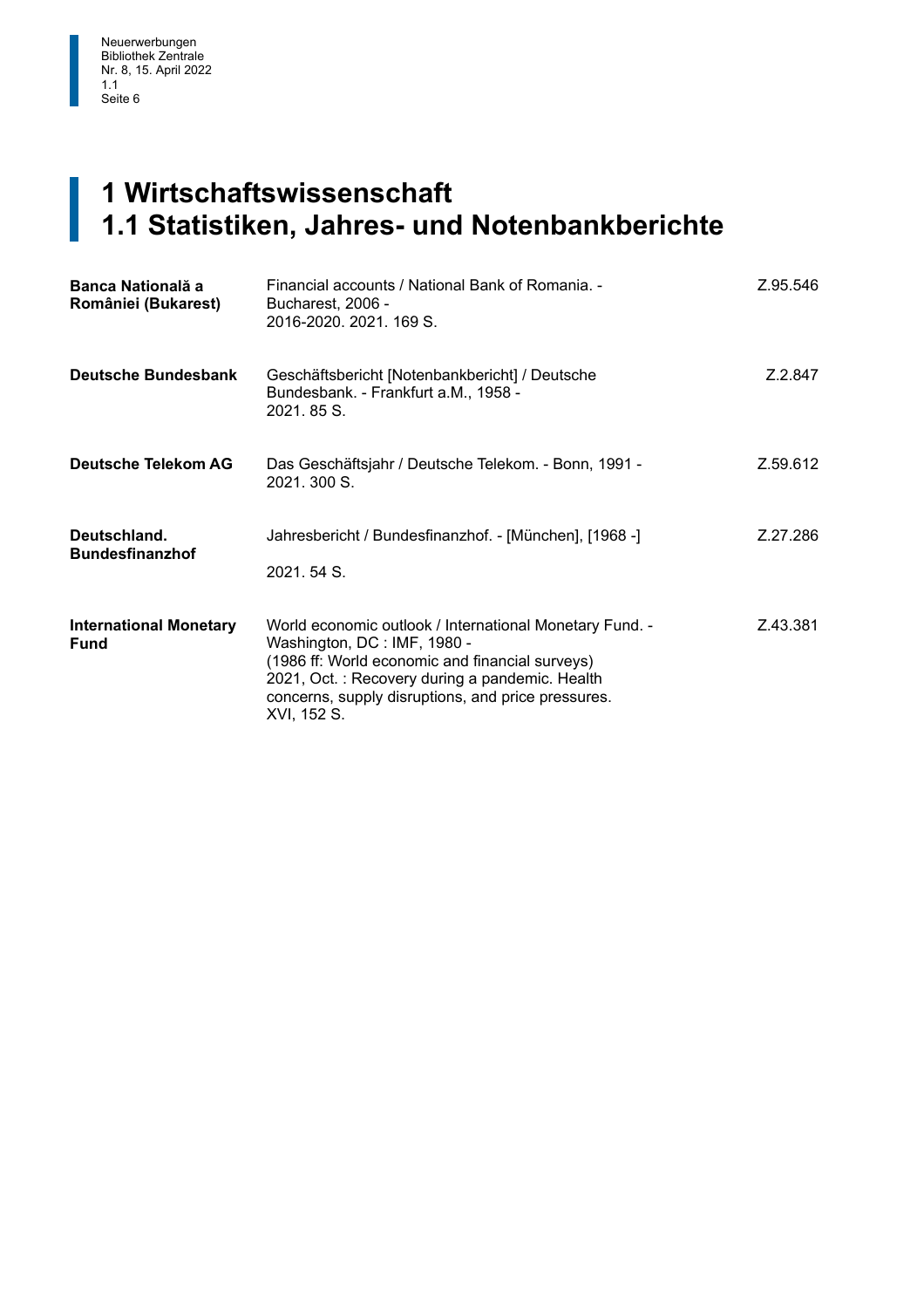## **2 Währung und Banken<br>2.1 Währung 2.1 Währung**

| <b>Camarero Olivas,</b><br>Mariam; Sapena, Juan;<br><b>Tamarit Escalona,</b><br>Cecilio R. | An analysis of the time-varying behavior of the<br>equilibrium velocity of money in the Euro area / Mariam<br>Camarero, Juan Sapena, and Cecilio Tamarit<br>In: Recent econometric techniques for macroeconomic<br>and financial data, Cham, Switzerland, 2021,<br>Seite 113-146  | In: 128.483 |
|--------------------------------------------------------------------------------------------|-----------------------------------------------------------------------------------------------------------------------------------------------------------------------------------------------------------------------------------------------------------------------------------|-------------|
| Danos, Vincent; El<br>Khalloufi, Hamza; Prat,<br>Julien                                    | Global order routing on exchange networks / Vincent<br>Danos, Hamza El Khalloufi, and Julien Prat<br>In: Financial cryptography and data security, Berlin,<br>2021, Seite [207]-226                                                                                               | In: 128.384 |
| Kondratiuk, Dmytro;<br>Lamela Seijas, Pablo;<br>Nemish, Alexander                          | Standardized crypto-loans on the cardano blockchain /<br>Dmytro Kondratiuk, Pablo Lamela Seijas, Alexander<br>Nemish, and Simon Thompson<br>In: Financial cryptography and data security, Berlin,<br>2021, Seite [579]-594                                                        | In: 128.384 |
| Lipton, Alexander;<br>Treccani, Adrien                                                     | Blockchain and distributed ledgers: mathematics,<br>technology, and economics / Alexander Lipton, Adrien<br>Treccani. - New Jersey: World Scientific, 2022. -<br>xlv, 434 Seiten : Illustrationen<br>Zum Inhaltsverzeichnis                                                       | 128.447     |
| Martinez, Pepi; Huang,<br>William; Mishra, Bud                                             | Coins, covid, keynes and k-shaped recovery / Pepi<br>Martinez, William Huang, and Bud Mishra<br>In: Financial cryptography and data security, Berlin,<br>2021, Seite [611]-627                                                                                                    | In: 128.384 |
| <b>Morgenthaler, Gerd</b>                                                                  | Cooperation within the monetary union : the German<br>perspective / G. Morgenthaler<br>In: The constitutional requirements for Poland's<br>participation in the EU monetary union, Warszawa,<br>2021, Seiten 193-207                                                              | In: 128.043 |
| <b>Morgenthaler, Gerd</b>                                                                  | The requirements for the participation in the monetary<br>union in the light of the constitution of Germany:<br>general issues / G. Morgenthaler<br>In: The constitutional requirements for Poland's<br>participation in the EU monetary union, Warszawa,<br>2021, Seiten 129-149 | In: 128.043 |
| Muszyński, Mariusz;<br>Morgenthaler, Gerd;<br>Pawłowski, Szymon                            | The constitutional requirements for Poland's<br>participation in the EU monetary union : a comparative<br>analysis / Mariusz Muszyński, Gerd Morgenthaler,<br>Szymon Pawłowski ; [mit Beiträgen von] G.<br>Morgenthaler  - Warszawa : Wydawnictwo Naukowe,<br>2021. - 420 Seiten  | 128.043     |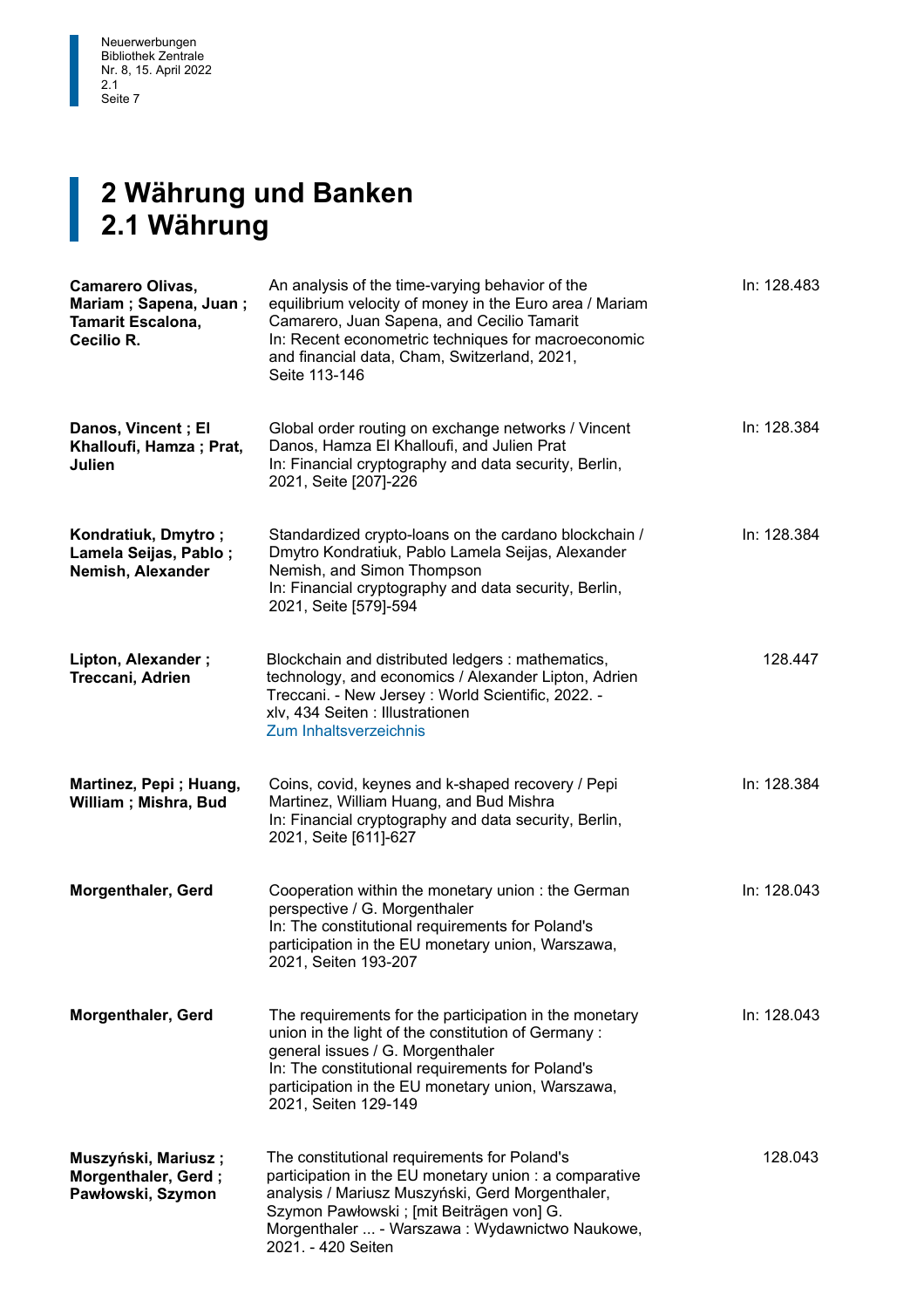

| Other, Lars                           | Monetary policy in an imperfect information environment<br>/ von: Lars Other, 2020. - XII, 155 Blätter : Illustrationen<br>Dissertation, Friedrich-Schiller-Universität Jena, 2021<br>Zum Inhaltsverzeichnis                | 128.108     |
|---------------------------------------|-----------------------------------------------------------------------------------------------------------------------------------------------------------------------------------------------------------------------------|-------------|
| Sahr, Aaron                           | Die monetäre Maschine : eine Kritik der finanziellen.<br>Vernunft / Aaron Sahr. - München : C.H.Beck, 2022. -<br>447 Seiten<br>Zum Inhaltsverzeichnis                                                                       | 128.686     |
| Zhao, Wengi; Li, Hui;<br>Yuan, Yuming | Understand volatility of algorithmic stablecoin:<br>modeling, verification and empirical analysis / Wenqi<br>Zhao, Hui Li, and Yuming Yuan<br>In: Financial cryptography and data security, Berlin,<br>2021, Seite [97]-108 | In: 128.384 |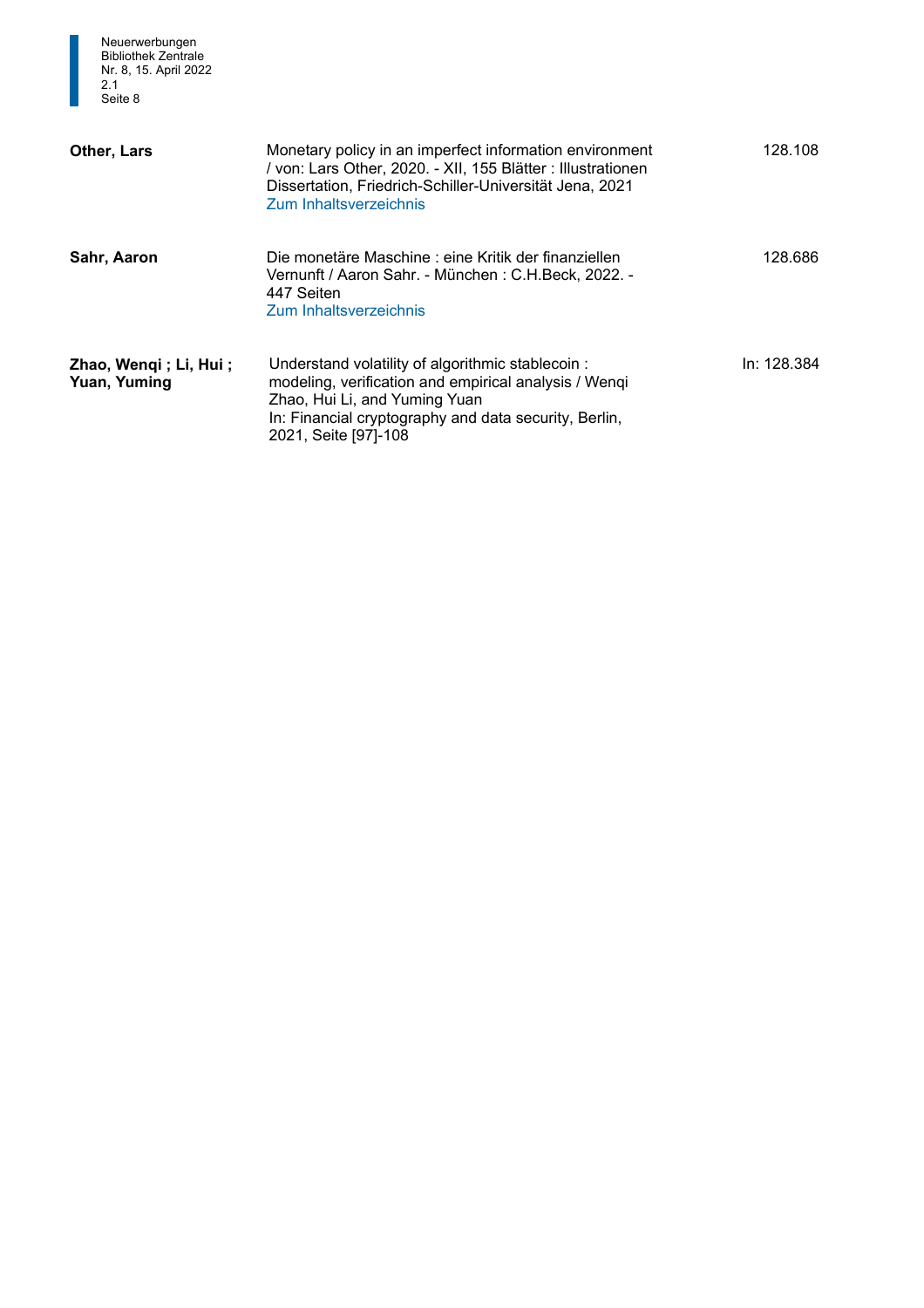

### **2 Währung und Banken<br>2.2 Banken 2.2 Banken**

| Anand, Kartik; Duley,<br>Chanelle ; Gai, Prasanna | Cybersecurity and financial stability [Elektronische<br>Ressource] / Kartik Anand, Chanelle Duley, Prasanna<br>Gai. - Frankfurt am Main: Deutsche Bundesbank, 2022.<br>- 47 Seiten : Illustrationen<br>(Discussion paper / Deutsche Bundesbank; 08/2022)                                                                                                                                                                                                                                                         |                                    |
|---------------------------------------------------|------------------------------------------------------------------------------------------------------------------------------------------------------------------------------------------------------------------------------------------------------------------------------------------------------------------------------------------------------------------------------------------------------------------------------------------------------------------------------------------------------------------|------------------------------------|
|                                                   | {Bacher, Urban: Bankmanagement} Bd 1:<br>Grundlagen des Bankmanagements, der<br>Geschäftspolitik und wichtiger Bankgeschäfte. -<br>6. vollständig überarbeitete und erweiterte Auflage,<br>2022. - VI Seiten, Seiten 7-490 : Illustrationen<br><b>Zum Inhaltsverzeichnis</b>                                                                                                                                                                                                                                     | 99.881:6-1                         |
|                                                   | A brave new world? the future of banking in<br><b>emerging Europe</b> : rethinking size, structure,<br>ownership, policies and incentives : Conference<br>co-organized by the Bank of Albania and the London<br>School of Economics and Political Science (LSE),<br>October 11th, 2019 / Bank of Albania. [Mit Beiträgen<br>von] Ralph de Haas, Davide Stroppa, Milan<br>Deskar-Škrbić, Silvio Pedrazzi, Michael Wuerz, Heinz<br>Wiedner  - Tirana: Bank of Albania, 2020. -<br>175, 176 Seiten : Illustrationen | 127.897                            |
| Deskar-Škrbić, Milan                              | Third round of the Euro area enlargement : are the<br>candidates ready? / Milan Deskar-Škrbić<br>In: A brave new world? the future of banking in<br>emerging Europe, Tirana, 2020, Seite 53-62                                                                                                                                                                                                                                                                                                                   | In: 127.897                        |
| <b>DZ Bank</b>                                    | BankenVerzeichnis ZV / Hrsg.: DZ Bank AG Deutsche<br>Zentral-Genossenschaftsbank, Frankfurt am Main. -<br>Wiesbaden: DG-Verlag, 1979 -Ausgabe 2002-2020 mit<br>CD-ROM<br>2022, 88, Aufl, 993 S.                                                                                                                                                                                                                                                                                                                  | Z.42.925<br>F 02<br>Präsenzbestand |
|                                                   | Financial institutions and financial regulation : new<br>developments in the European Union and Ukraine.<br>Conference proceedings / Andreas Horsch/Larysa<br>Sysoyeva (eds.). [Mit Beiträgen von] Serhiy Leonov,<br>Tetiana Vasilyeva  - 1. Auflage - Göttingen : Cuvillier<br>Verlag, 2017. - 190 Seiten : Illustrationen<br>Zum Inhaltsverzeichnis                                                                                                                                                            | 122.468:1                          |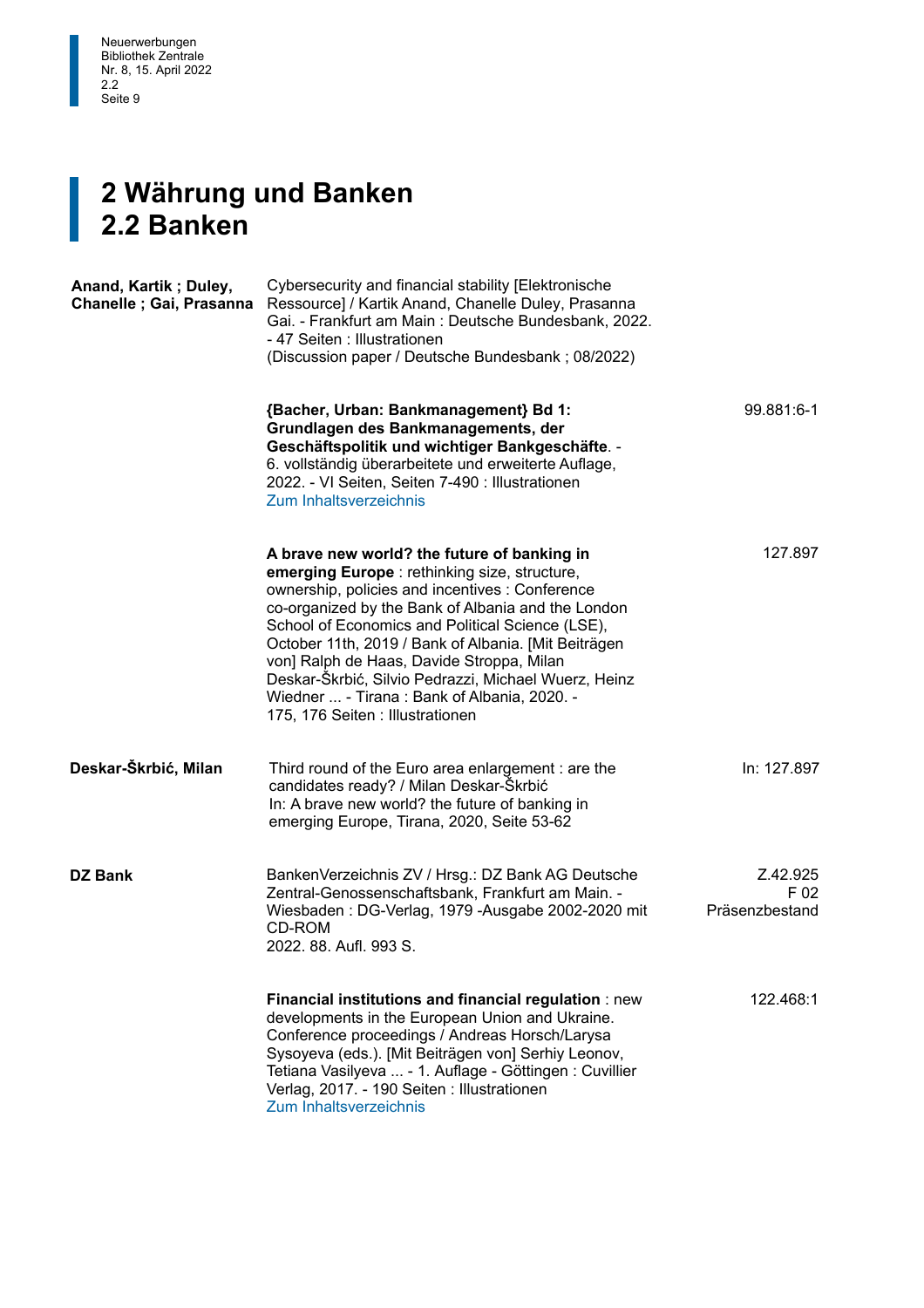| Gerigk, Tobias                                                      | Die Organvergütung von Versicherungsunternehmen<br>nach Solvency II / Tobias Gerigk. - Karlsruhe: Verlag<br>Versicherungswirtschaft, 2022. - XXVII, 539 Seiten<br>(Versicherungswissenschaften an der Universität<br>Frankfurt am Main; 43)<br>Dissertation, Johannes Gutenberg-Universität Mainz,<br>2021 | 128.676       |
|---------------------------------------------------------------------|------------------------------------------------------------------------------------------------------------------------------------------------------------------------------------------------------------------------------------------------------------------------------------------------------------|---------------|
| Grace, Chuck; Sarta,<br>Andrew                                      | Next-generation financial advice: reimagining wealth<br>management in the age of technology / Chuck Grace<br>and Andrew Sarta<br>In: The technological revolution in financial services,<br>Toronto, 2020, Seite 300-319                                                                                   | In: 128.106   |
| Haas, Ralph de                                                      | A green finance gap in emerging Europe? / Ralph de<br>Haas<br>In: A brave new world? the future of banking in<br>emerging Europe, Tirana, 2020, Seite 41-48                                                                                                                                                | In: 127.897   |
| Hellmich, Martin; Kiesel,<br>Rüdiger ; Siddiqui,<br><b>Sikandar</b> | Stresstests und Carbon Risiken / Martin Hellmich,<br>Rüdiger Kiesel und Sikandar Siddiqui<br>In: Neue Geschäftsmodelle für Finanzinstitute -<br>Datenanalyse, digitale Technologien und Wertewandel<br>als Impulsgeber, Wiesbaden, Germany, 2022,<br>Seite 1-17                                            | In: 128.712   |
| King, Michael R.                                                    | The competitive threat from techfins and bigtech in<br>financial services / Michael R. King<br>In: The technological revolution in financial services,<br>Toronto, 2020, Seite 201-227                                                                                                                     | In: 128.106   |
| Klintworth, Markus;<br>Scheer, Olaf                                 | Kultureller Wandel durch die Digitalisierung:<br>Erfahrungsbericht der VR Smart Finanz / Markus<br>Klintworth und Olaf Scheer<br>In: Neue Geschäftsmodelle für Finanzinstitute -<br>Datenanalyse, digitale Technologien und Wertewandel<br>als Impulsgeber, Wiesbaden, Germany, 2022,<br>Seite 19-38       | In: 128.712   |
| Klöhn, Lars                                                         | Bankrecht: Textausgabe mit Sachverzeichnis und einer<br>Einführung / von Lars Klöhn. - 49., neu bearbeitete<br>Auflage, Stand: 1. Januar 2022. - München: dtv, 2022. -<br>XXII, 2389 Seiten<br>(dtv; 5021 : Beck-Texte im dtv)                                                                             | 25.846:49     |
| König, Philipp Johann;<br>Mayer, Paul; Pothier,<br><b>David</b>     | Optimal timing of policy interventions in troubled banks<br>[Elektronische Ressource] / Philipp J. König, Paul<br>Mayer, David Pothier. - Frankfurt am Main: Deutsche<br>Bundesbank, 2022. - 51 Seiten : Illustrationen<br>(Discussion paper / Deutsche Bundesbank; 10/2022)                               |               |
| Leonov, Serhiy;<br>Vysochyna, Alina                                 | The impact of banking regulation on economic growth /<br>Serhiy Leonov and Alina Vysochyna<br>In: Financial institutions and financial regulation,<br>Göttingen, 2017, Seite 105-118                                                                                                                       | In: 122.468:1 |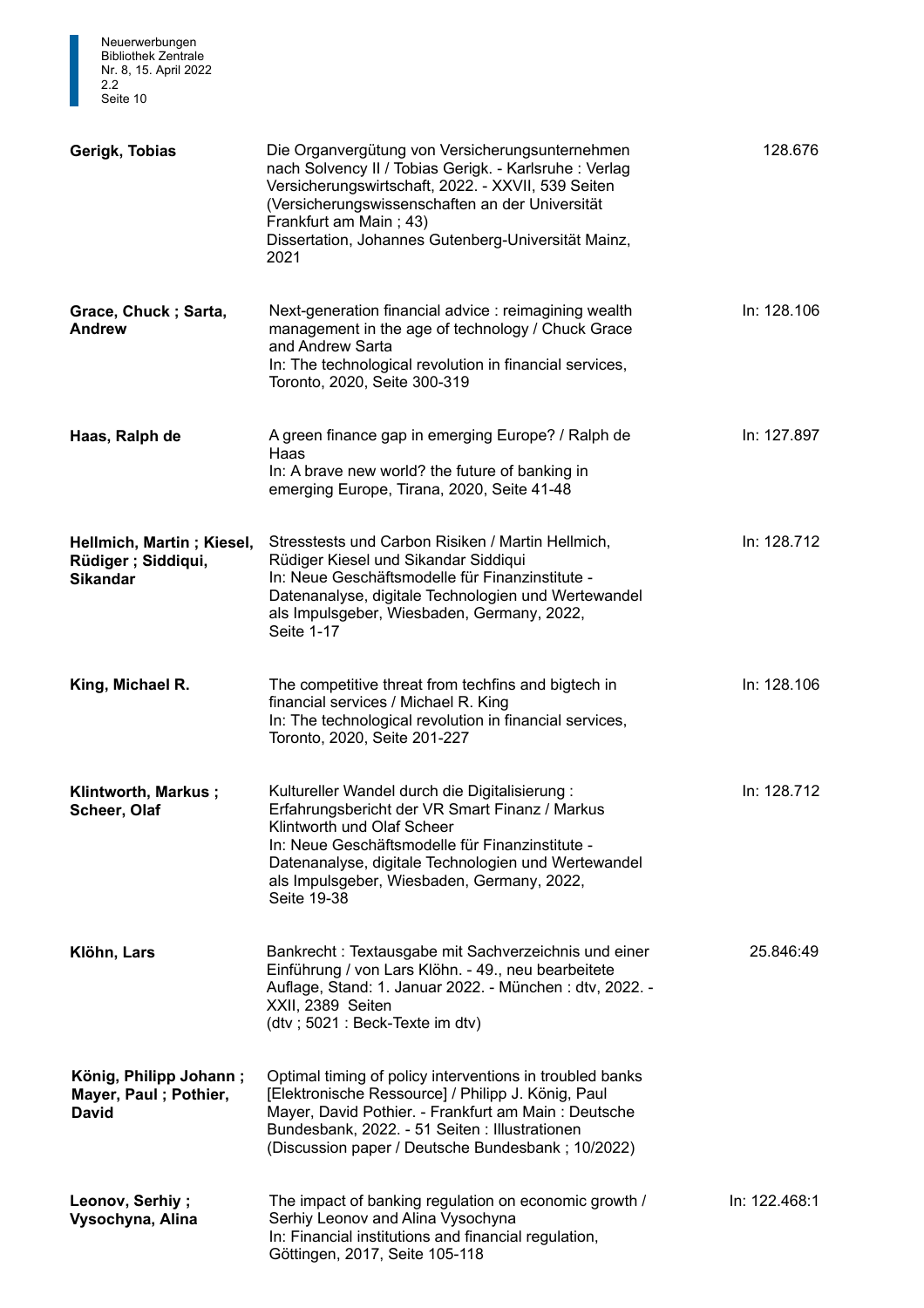

| Levitt, Peter; McGuire,<br>Tom         | Treasury and technology / Peter Levitt and Tom<br><b>McGuire</b><br>In: The technological revolution in financial services,<br>Toronto, 2020, Seite 320-338                                                                                                                                                                                                                                                                                        | In: 128.106 |
|----------------------------------------|----------------------------------------------------------------------------------------------------------------------------------------------------------------------------------------------------------------------------------------------------------------------------------------------------------------------------------------------------------------------------------------------------------------------------------------------------|-------------|
| Macklem, R. Tiff                       | Banking and finance since the global financial crisis /<br><b>Tiff Macklem</b><br>In: The technological revolution in financial services,<br>Toronto, 2020, Seite 90-115                                                                                                                                                                                                                                                                           | In: 128.106 |
| <b>McWaters, R. Jesse</b>              | Financial technologies and the disruption of financial<br>services / R. Jesse McWaters<br>In: The technological revolution in financial services,<br>Toronto, 2020, Seite 39-69                                                                                                                                                                                                                                                                    | In: 128.106 |
| Nesbitt, Richard;<br>Sharma, Satwik    | How the global asset-management industry will change<br>/ Richard W. Nesbitt and Satwik Sharma<br>In: The technological revolution in financial services,<br>Toronto, 2020, Seite 271-299                                                                                                                                                                                                                                                          | In: 128.106 |
|                                        | Neue Geschäftsmodelle für Finanzinstitute -<br>Datenanalyse, digitale Technologien und<br>Wertewandel als Impulsgeber : Beiträge des<br>Duisburger Banken-Symposiums / Michael Lister, Bernd<br>Rolfes, Holger Wessling (Hrsg.); [mit Beiträgen von]<br>Martin Hellmich; Markus Klintworth  - Wiesbaden,<br>Germany: Springer Gabler, 2022. - XVII, 78 Seiten:<br>Illustrationen<br>(Schriftenreihe des european center for financial<br>services) | 128.712     |
| Pedrazzi, Silvio                       | The Albanian banking system: evolution and potential<br>developments / Silvio Pedrazzi<br>In: A brave new world? the future of banking in<br>emerging Europe, Tirana, 2020, Seite 73-83                                                                                                                                                                                                                                                            | In: 127.897 |
| Rauch, Stephan                         | Close-out Netting für Finanzunternehmen : eine kritische<br>Analyse unter besonderer Beachtung der<br>Wechselwirkungen zwischen Insolvenz- und<br>Wettbewerbsrecht / Stephan Rauch. - 1. Auflage. -<br>Baden-Baden: Nomos, 2017. - 187 Seiten<br>(Schriften zum Insolvenzrecht; 60)<br>Dissertation, Humboldt-Universität zu Berlin, 2016<br>Zum Inhaltsverzeichnis                                                                                | 122.972:1   |
| Siddall, Evan; Martin,<br><b>Vicky</b> | Technology and reimagining the future of housing /<br>Evan Siddall and Vicki Martin<br>In: The technological revolution in financial services,<br>Toronto, 2020, Seite 339-364                                                                                                                                                                                                                                                                     | In: 128.106 |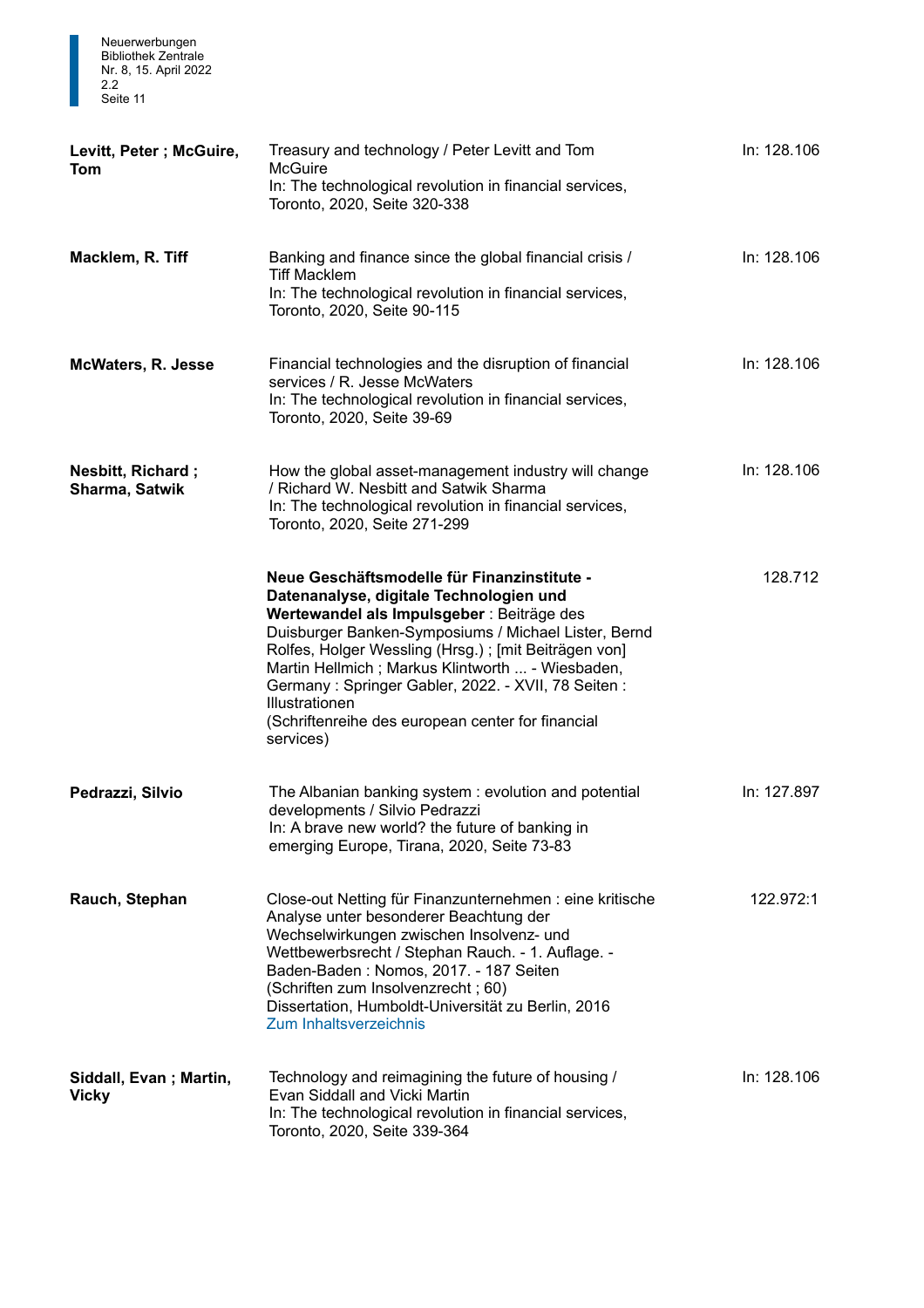| <b>DIDIJOURK ZENTRAJE</b><br>Nr. 8, 15. April 2022<br>2.2<br>Seite 12 |                                                                                                                                                                                                                                                                                                                                                                                                                                                         |               |
|-----------------------------------------------------------------------|---------------------------------------------------------------------------------------------------------------------------------------------------------------------------------------------------------------------------------------------------------------------------------------------------------------------------------------------------------------------------------------------------------------------------------------------------------|---------------|
| Spremann, Klaus                                                       | Private Banking: Kundenberatung, Finanzplanung und<br>Anlagestrategien in der Vermögensverwaltung / Klaus<br>Spremann. - 3., vollständig überarbeitete Auflage. -<br>München: UVK Verlag, 2022. - 326 Seiten:<br>Illustrationen<br>(utb; 5804: Betriebswirtschaftslehre, Finance)                                                                                                                                                                       | 116.657:3     |
|                                                                       | The technological revolution in financial services :<br>how banks, fintechs, and customers win together /<br>edited by Michael R. King and Richard W. Nesbitt; [mit]<br>Beiträgen von] R. Jesse McWaters, Tiff Macklem,<br>Gregory P. Wilson, Michael R. King, Richard W. Nesbitt,<br>Chuck Grace, Peter Levitt, Evan Siddall  - Toronto:<br>University of Toronto Press, 2020. - xviii, 424 Seiten:<br>Illustrationen<br><b>Zum Inhaltsverzeichnis</b> | 128.106       |
| Teichmann, Fabian                                                     | Methoden der Geldwäscherei / Fabian Teichmann. -<br>2. Auflage. - Berlin : Berliner Wissenschafts-Verlag,<br>2021. - XLI, 316 Seiten : Illustrationen<br>Dissertation, Universität Zürich, 2016<br><b>Zum Inhaltsverzeichnis</b>                                                                                                                                                                                                                        | 128.761:2     |
|                                                                       | {Hannemann/Weigl/Zaruk: Mindestanforderungen an<br>das Risikomanagement (MaRisk)} Teilband 1 /<br>Ralf Hannemann/Thomas Weigl/Marina Zaruk. -<br>6., überarbeitete und erweiterte Auflage, 2022. -<br>XLIV, 1254 Seiten : Illustrationen                                                                                                                                                                                                                | 95.082:6-1    |
|                                                                       | {Hannemann/Weigl/Zaruk: Mindestanforderungen an<br>das Risikomanagement (MaRisk)} Teilband 2 /<br>Ralf Hannemann/Thomas Weigl/Marina Zaruk. -<br>6., überarbeitete und erweiterte Auflage, 2022. -<br>Seiten 1255-2540                                                                                                                                                                                                                                  | 95.082:6-2    |
| Vasilyeva, Tetiana;<br>Samusevych, laryna                             | The impact of banking regulation on bank profitability:<br>an empirical study / Tetiana Vasilyeva and laryna<br>Samusevych<br>In: Financial institutions and financial regulation,<br>Göttingen, 2017, Seite 179-190                                                                                                                                                                                                                                    | In: 122.468:1 |
| <b>Wiedner, Heinz</b>                                                 | New trends in banking. What's in store for Albania? /<br>Heinz Wiedner<br>In: A brave new world? the future of banking in<br>emerging Europe, Tirana, 2020, Seite 119-126                                                                                                                                                                                                                                                                               | In: 127.897   |
| Wilson, Gregory P.                                                    | The impact of banking regulation on technological<br>innovation / Gregory P. Wilson<br>In: The technological revolution in financial services,<br>Toronto, 2020, Seite 158-197                                                                                                                                                                                                                                                                          | In: 128.106   |

Neuerwerbungen Bibliothek Zentrale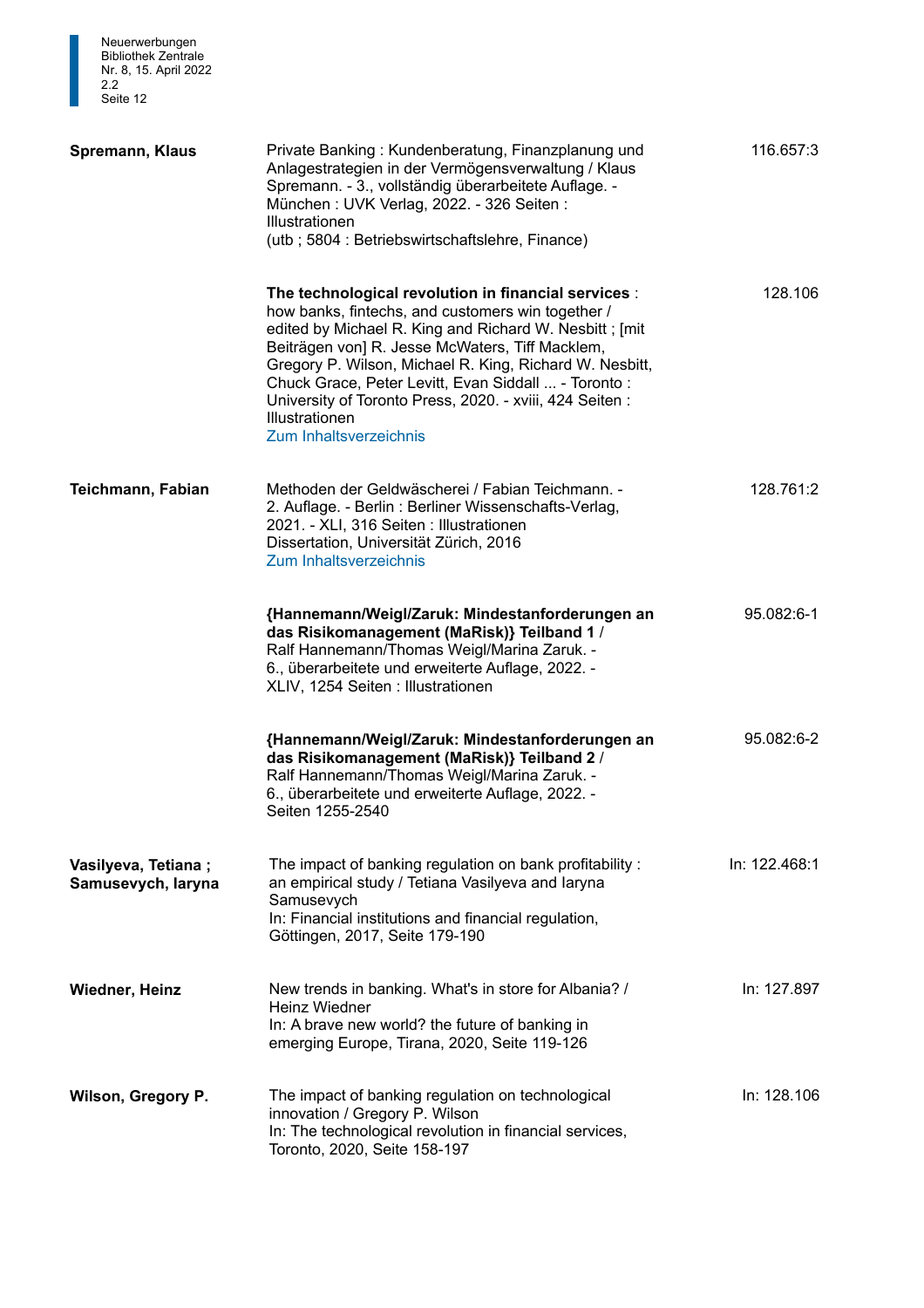## **3 Geld- und Kapitalmarkt, Börsen**

| <b>Bartoletti, Massimo;</b><br>Chiang, James Hsin-yu;<br>Lluch Lafuente, Alberto | SoK: lending pools in decentralized finance / Massimo<br>Bartoletti, James Hsin-yu Chiang, and Alberto Lluch<br>Lafuente<br>In: Financial cryptography and data security, Berlin,<br>2021, Seite [553]-578                                                                                                                                                                                                                                                                                                                                                                                                                                                          | In: 128.384   |
|----------------------------------------------------------------------------------|---------------------------------------------------------------------------------------------------------------------------------------------------------------------------------------------------------------------------------------------------------------------------------------------------------------------------------------------------------------------------------------------------------------------------------------------------------------------------------------------------------------------------------------------------------------------------------------------------------------------------------------------------------------------|---------------|
| <b>Bartoletti, Massimo;</b><br>Chiang, James Hsin-yu;<br>Lluch Lafuente, Alberto | Towards a theory of decentralized finance / Massimo<br>Bartoletti, James Hsin-yu Chiang, and Alberto Lluch<br>Lafuente<br>In: Financial cryptography and data security, Berlin,<br>2021, Seite [227]-232                                                                                                                                                                                                                                                                                                                                                                                                                                                            | In: 128.384   |
| Caporale, Guglielmo<br>Maria ; Gil-Alaña, Luis A.<br>; Poza, Carlos              | Cycles and long-range behaviour in the European stock<br>markets / Guglielmo Maria Caporale, Luis A. Gil-Alana,<br>and Carlos Poza<br>In: Recent econometric techniques for macroeconomic<br>and financial data, Cham, Switzerland, 2021,<br>Seite 293-302                                                                                                                                                                                                                                                                                                                                                                                                          | In: 128.483   |
| Danos, Vincent; El<br>Khalloufi, Hamza; Prat,<br>Julien                          | Global order routing on exchange networks / Vincent<br>Danos, Hamza El Khalloufi, and Julien Prat<br>In: Financial cryptography and data security, Berlin,<br>2021, Seite [207]-226                                                                                                                                                                                                                                                                                                                                                                                                                                                                                 | In: 128.384   |
| Drach, Alexis                                                                    | Removing obstacles to integration: the European way<br>to deregulation / Alexis Drach<br>In: Financial deregulation, New York, NY, 2021,<br>Seite 76-100                                                                                                                                                                                                                                                                                                                                                                                                                                                                                                            | In: 128.070:1 |
|                                                                                  | Financial cryptography and data security : FC 2021<br>international workshops: CoDecFin, DeFi, VOTING, and<br>WTSC, virtual event, March 5, 2021 : revised selected<br>papers / Matthew Bernhard, Andrea Bracciali, Lewis<br>Gudgeon, Thomas Haines, Ariah Klages-Mundt,<br>Shin'ichiro Matsuo, Daniel Perez, Massimiliano Sala,<br>Sam Werner (eds.). [Mit Beiträgen von] Ryosuke<br>Ushida, W. Gawlikowicz, Wenqi Zhao, Vincent Danos,<br>Massimo Bartoletti, Ulrich Gallersdörfer, Dmytro<br>Kondratiuk, Pepi Martinez  - Berlin : Springer, 2021. -<br>xxv, 630 Seiten : Illustrationen<br>(Lecture notes in computer science; 12676)<br><b>Zum Inhaltstext</b> | 128.384       |
|                                                                                  | <b>Financial deregulation</b> : a historical perspective /<br>edited by Alexis Drach and Youssef Cassis; [mit<br>Beiträgen von] Alexis Drach, Christoph Kaserer,<br>Agnieszka Smoleńska  - First edition - New York, NY :<br>Oxford University Press, 2021. - xvii, 190 Seiten:<br><b>Illustrationen</b><br><b>Zum Inhaltsverzeichnis</b>                                                                                                                                                                                                                                                                                                                           | 128.070:1     |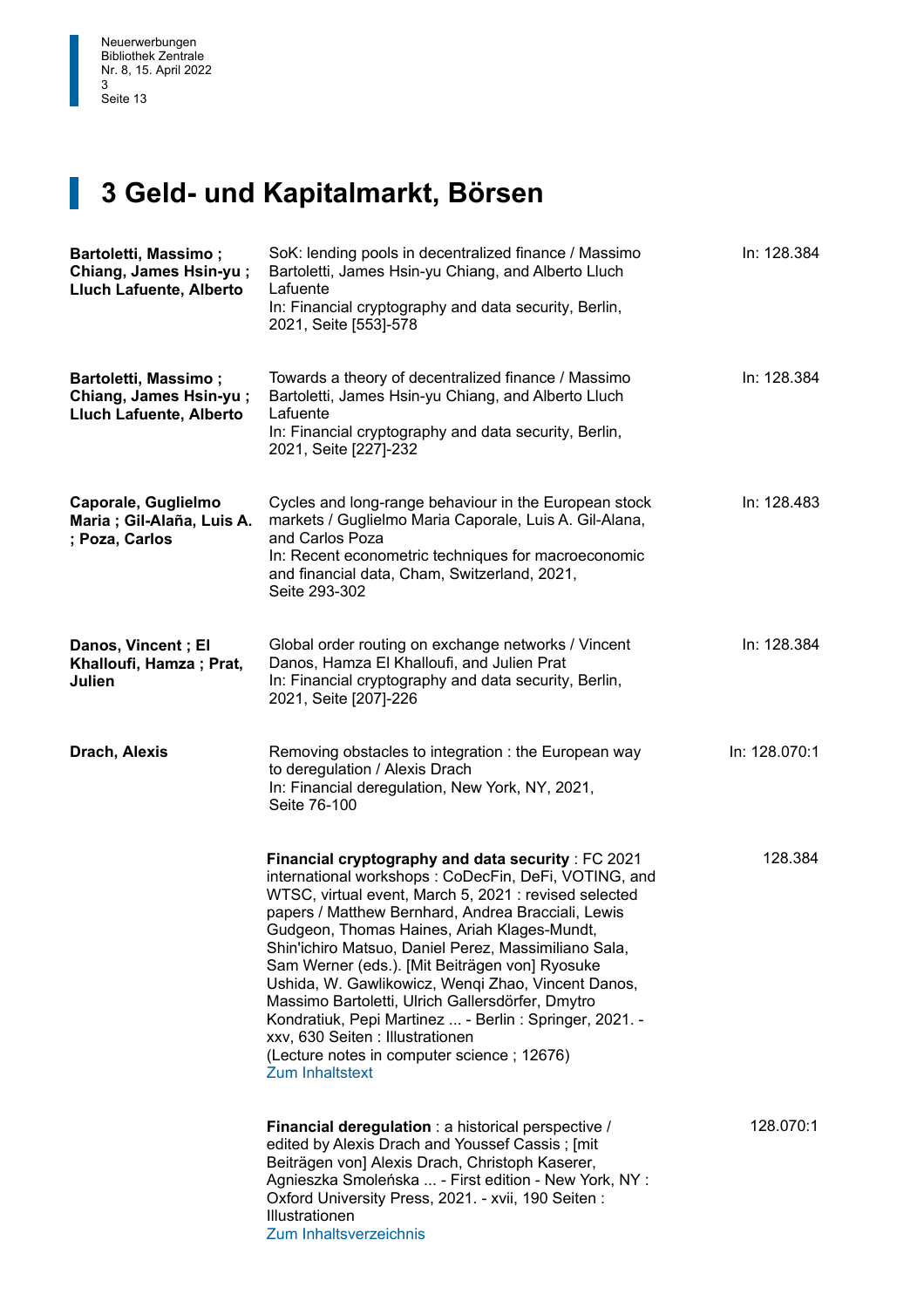| Neuerwerbungen<br><b>Bibliothek Zentrale</b><br>Nr. 8, 15. April 2022<br>3<br>Seite 14 |                                                                                                                                                                                                                                                                                                                                                                                                                                                                  |             |
|----------------------------------------------------------------------------------------|------------------------------------------------------------------------------------------------------------------------------------------------------------------------------------------------------------------------------------------------------------------------------------------------------------------------------------------------------------------------------------------------------------------------------------------------------------------|-------------|
| Gawlikowicz, W.;<br>Mannerings, B.;<br>Rudolph, T.                                     | Market based mechanisms for incentivising exchange<br>liquidity provision / W. Gawlikowicz, B. Mannerings,<br>T. Rudolph, and D. Šiška<br>In: Financial cryptography and data security, Berlin,<br>2021, Seite [80]-96                                                                                                                                                                                                                                           | In: 128.384 |
| Groß, Wolfgang                                                                         | Kapitalmarktrecht: Kommentar zum Börsengesetz, zur<br>Börsenzulassungs-Verordnung, zum<br>Wertpapierprospektgesetz und zur Prospektverordnung<br>/ von Wolfgang Groß. - 8., vollständig überarbeitete und<br>erweiterte Auflage. - München: C.H.Beck, 2022. -<br>XVI, 690 Seiten<br>Zum Inhaltsverzeichnis                                                                                                                                                       | 75.804:8    |
| Klöhn, Lars                                                                            | Kapitalmarktrecht: Textausgabe mit Sachverzeichnis<br>und einer Einführung / von Lars Klöhn. - 9. Auflage,<br>Stand: 1. Januar 2022. - München: dtv, 2022. -<br>XXIV, 1773 Seiten<br>(dtv; 5783 : Beck-Texte im dtv)                                                                                                                                                                                                                                             | 118.055:9   |
| Macklem, R. Tiff                                                                       | Banking and finance since the global financial crisis /<br><b>Tiff Macklem</b><br>In: The technological revolution in financial services,<br>Toronto, 2020, Seite 90-115                                                                                                                                                                                                                                                                                         | In: 128.106 |
| Nagayasu, Jun                                                                          | Detecting tranquil and bubble periods in housing<br>markets : a review and application of statistical methods<br>/ Jun Nagayasu<br>In: Recent econometric techniques for macroeconomic<br>and financial data, Cham, Switzerland, 2021,<br>Seite 79-111                                                                                                                                                                                                           | In: 128.483 |
| <b>Nesbitt, Richard;</b><br>Sharma, Satwik                                             | How the global asset-management industry will change<br>/ Richard W. Nesbitt and Satwik Sharma<br>In: The technological revolution in financial services,<br>Toronto, 2020, Seite 271-299                                                                                                                                                                                                                                                                        | In: 128.106 |
|                                                                                        | Recent econometric techniques for macroeconomic<br>and financial data / Gilles Dufrénot, Takashi Matsuki,<br>editors ; [mit Beiträgen von] Antonia López-Villavicencio,<br>Jun Nagayasu, Mariam Camarero, Olivier Damette,<br>Guglielmo Maria Caporale, Arthur Charpentier  -<br>Cham, Switzerland: Springer, 2021. - xiv, 387 Seiten:<br><b>Illustrationen</b><br>(Dynamic Modeling and Econometrics in Economics and<br>Finance; 27)<br>Zum Inhaltsverzeichnis | 128.483     |
| Siddall, Evan; Martin,<br><b>Vicky</b>                                                 | Technology and reimagining the future of housing /<br>Evan Siddall and Vicki Martin<br>In: The technological revolution in financial services,<br>Toronto, 2020, Seite 339-364                                                                                                                                                                                                                                                                                   | In: 128.106 |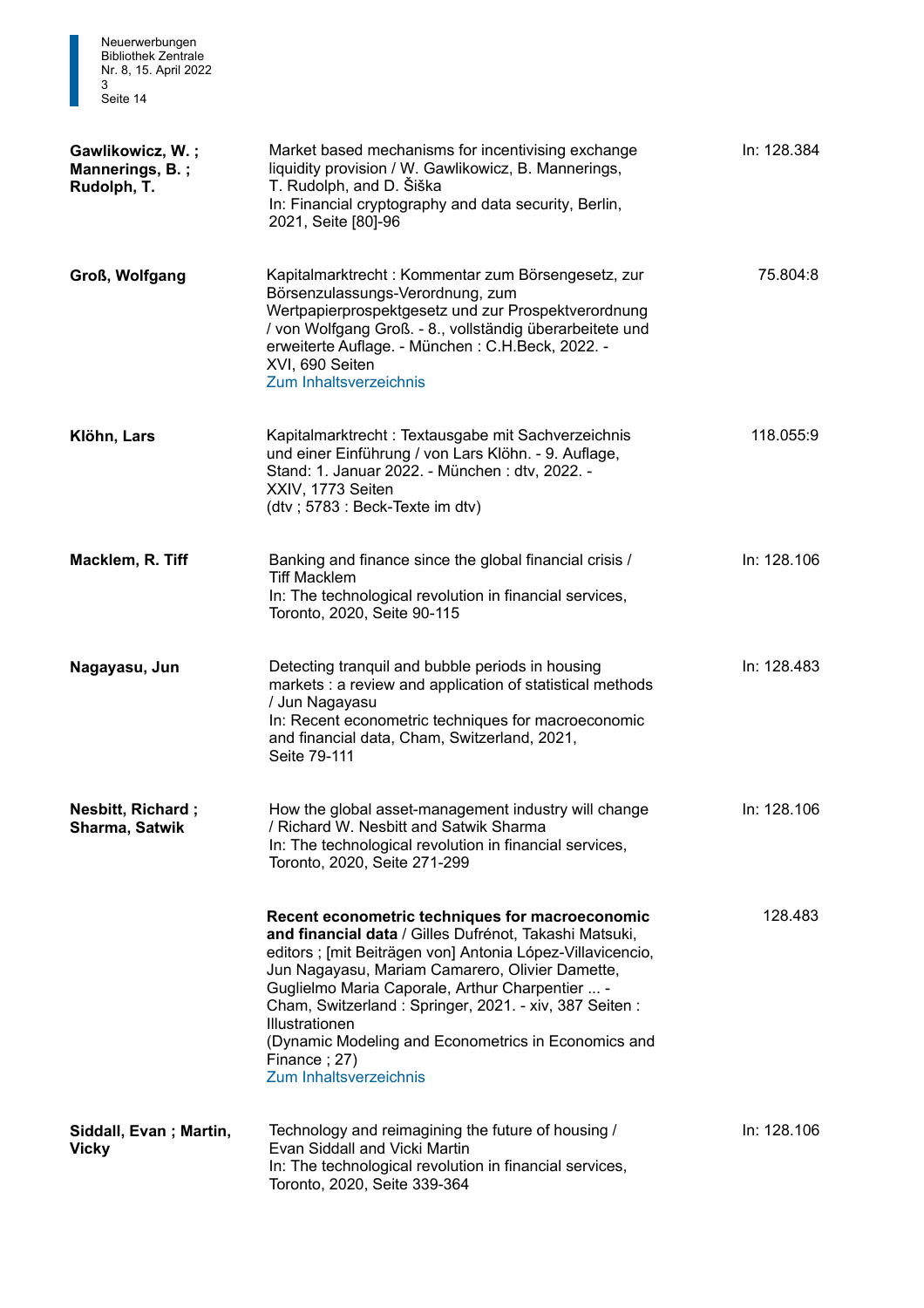| Neuerwerbungen<br><b>Bibliothek Zentrale</b><br>Nr. 8, 15. April 2022<br>3<br>Seite 15 |                                                                                                                                                                                                        |             |
|----------------------------------------------------------------------------------------|--------------------------------------------------------------------------------------------------------------------------------------------------------------------------------------------------------|-------------|
| Stroppa, Davide                                                                        | EU and see banking systems : cooperation and<br>common challenges / Davide Stroppa<br>In: A brave new world? the future of banking in<br>emerging Europe, Tirana, 2020, Seite 49-52                    | In: 127.897 |
| Ushida, Ryosuke;<br>Angel, James                                                       | Regulatory considerations on centralized aspects of<br>DeFi managed by DAOs / Ryosuke Ushida and James<br>Angel<br>In: Financial cryptography and data security, Berlin,<br>2021, Seite [21]-36        | In: 128.384 |
| <b>Wuerz, Michael</b>                                                                  | Macroprudential policy and international cooperation:<br>the (new) kids on the block / Michael Wuerz<br>In: A brave new world? the future of banking in<br>emerging Europe, Tirana, 2020, Seite 95-100 | In: 127.897 |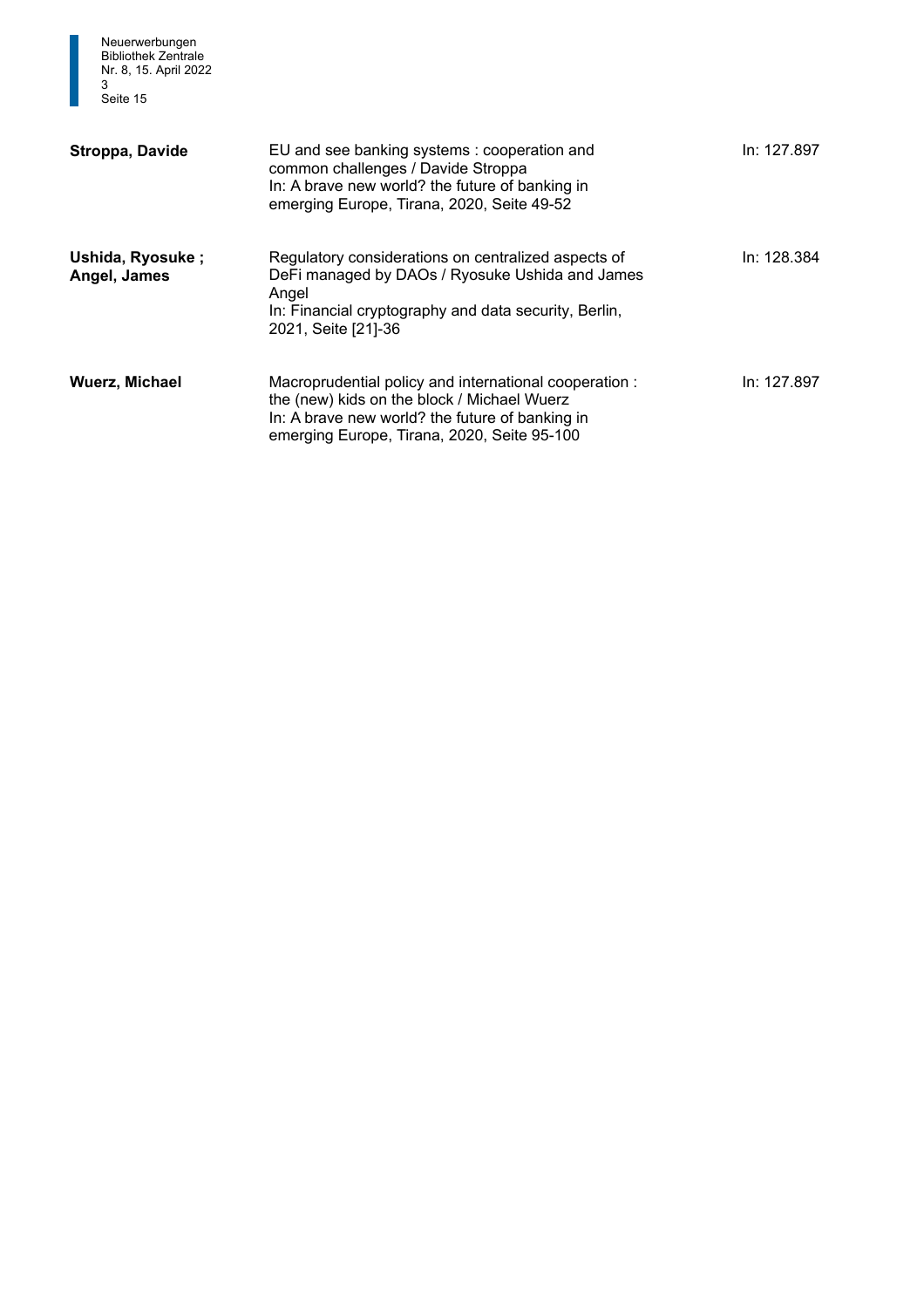#### $\begin{bmatrix} 4 \\ V_1 \end{bmatrix}$ **4 Finanzwissenschaft, Finanzpolitik, Staat, Verwaltung, öffentlicher Dienst, Politik**

| Benninga, Simon;<br>Mofkadi, Tal                                | Financial modeling: uses Excel and R / Simon<br>Benninga and Tal Mofkadi. - Fifth edition. -<br>Cambridge, Massachusetts: The MIT Press, 2021. -<br>XXVI, 1013 Seiten                                                                                                                                  | 83.215:5                                        |
|-----------------------------------------------------------------|--------------------------------------------------------------------------------------------------------------------------------------------------------------------------------------------------------------------------------------------------------------------------------------------------------|-------------------------------------------------|
| Deutschland.<br><b>Bundesfinanzhof</b>                          | Die Rechtsprechung des Bundesfinanzhofs  :<br>Gesamtregister zum  Band der Sammlung der<br>Entscheidungen des Bundesfinanzhofs / hrsg. v. den<br>Mitgliedern des Bundesfinanzhofs. - Bonn [u.a.] :<br>Stollfuss Medien, 1964 -<br>2018-2020 (zum 260.-270. Bd.) 2022. 557 S.                           | Z.2.628                                         |
| <b>Deutschland. Bundesrat</b>                                   | Handbuch des Bundesrates : für das Geschäftsjahr  /<br>hrsg. vom Bundesrat. - Berlin: Jaron Verl., 1999 -<br>2021/2022, 2022, Stand: 1, Februar 2022, 512 S.                                                                                                                                           | Z.75.331<br>S 03: Deutschland<br>Präsenzbestand |
|                                                                 | Finance act. - London: HMSO, 1961 -<br>2022 = Chapter 3. VII, 214 S.                                                                                                                                                                                                                                   | Z.18.413                                        |
| <b>International Monetary</b><br><b>Fund</b>                    | Fiscal monitor / International Monetary Fund. -<br>Washington, DC: IMF, 2013 -<br>(World economic and financial surveys)<br>2021, Oct.: Strengthening the credibility of public<br>finances. XIII, 96 S.                                                                                               | Z.116.281                                       |
|                                                                 | Mit Personalentwicklung Kommune gestalten:<br>Digitalisierung nutzen. Herausforderungen meistern.<br>Rollen identifizieren / KGSt, Kommunale<br>Gemeinschaftsstelle für Verwaltungsmanagement. -<br>Köln: KGSt, 2021. - 87 Seiten: Illustrationen<br>(KGSt-Bericht; 04/2021)<br>Zum Inhaltsverzeichnis | 128.291                                         |
| <b>Morgenthaler, Gerd</b>                                       | The requirements for the participation in the monetary<br>union in the light of the constitution of Germany:<br>general issues / G. Morgenthaler<br>In: The constitutional requirements for Poland's<br>participation in the EU monetary union, Warszawa,<br>2021, Seiten 129-149                      | In: 128.043                                     |
| Muszyński, Mariusz;<br>Morgenthaler, Gerd;<br>Pawłowski, Szymon | The constitutional requirements for Poland's<br>participation in the EU monetary union : a comparative<br>analysis / Mariusz Muszyński, Gerd Morgenthaler,<br>Szymon Pawłowski ; [mit Beiträgen von] G.<br>Morgenthaler  - Warszawa : Wydawnictwo Naukowe,<br>2021. - 420 Seiten                       | 128.043                                         |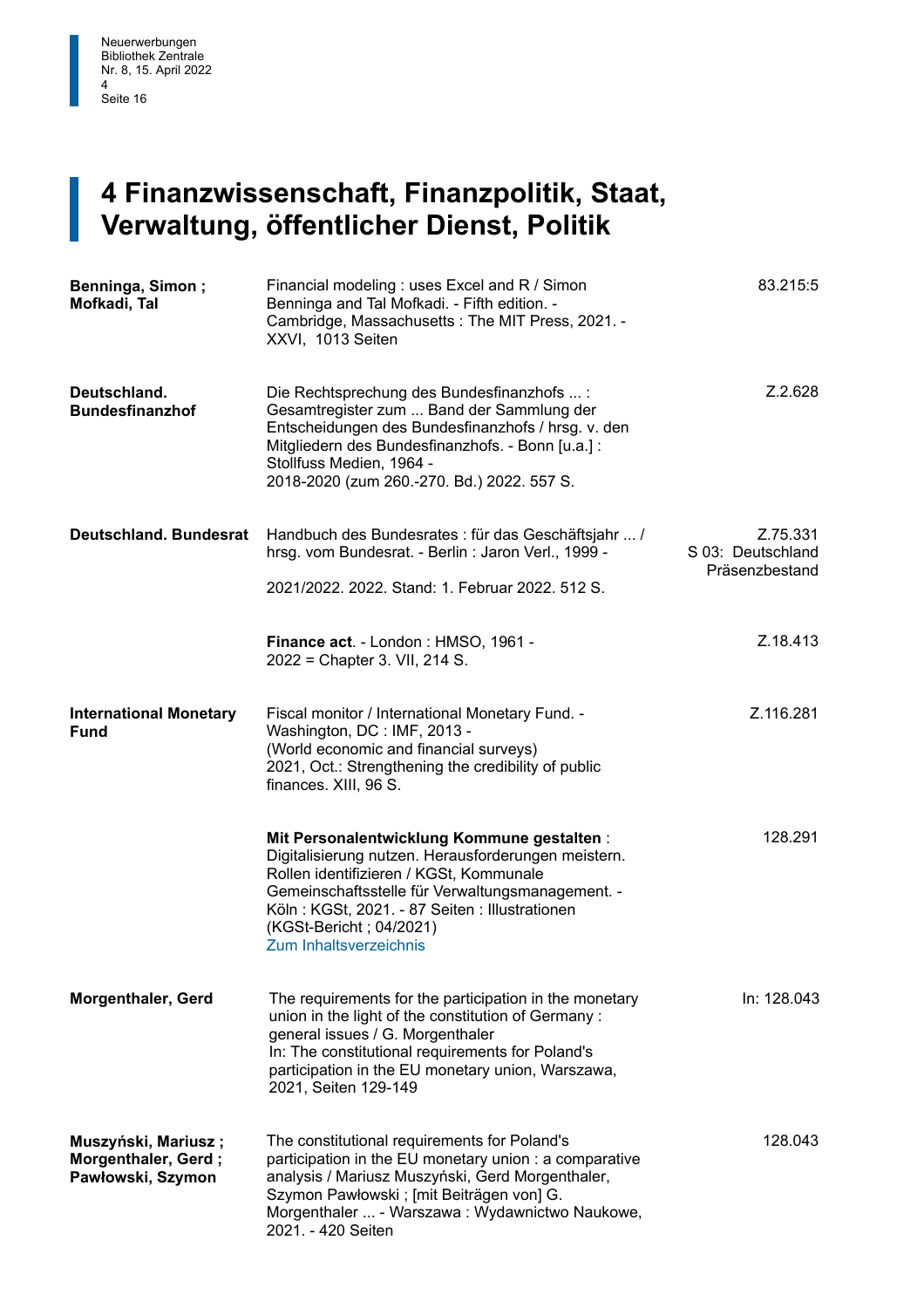

**Nordrhein-Westfalen** Haushaltsplan Nordrhein-Westfalen / Ministerium der DZ.126 Finanzen des Landes Nordrhein-Westfalen. - [Düsseldorf], 2016 -. - 1 CD-ROM 2022. [Enth.:] Haushaltsplan 2022, Haushaltsplan 2021, Nachtragshaushaltsplan 2021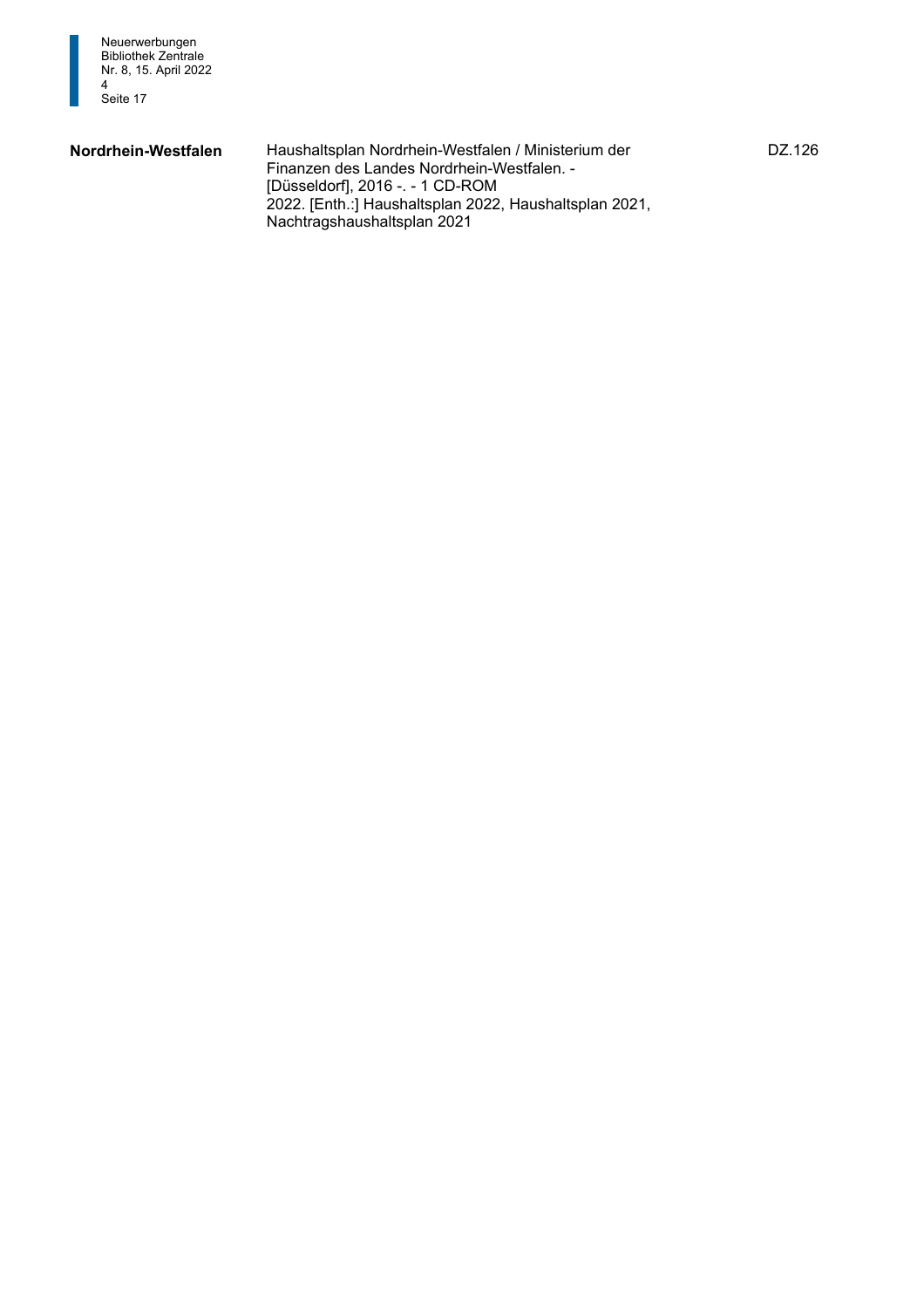

#### **6 Recht**

1

|                                        | Deutsche Gesetze : gebundene Ausgabe /<br>herausgegeben von Mathias Habersack; begründet<br>von Heinrich Schönfelder. - München: Beck, 2013 -<br>I/2022. Stand: 26. Oktober 2021. Getr. Zählung<br>+ 1 Beilage                                                                                                                                                                                     | Z.116.443   |
|----------------------------------------|----------------------------------------------------------------------------------------------------------------------------------------------------------------------------------------------------------------------------------------------------------------------------------------------------------------------------------------------------------------------------------------------------|-------------|
| Deutschland.<br><b>Bundesfinanzhof</b> | Die Rechtsprechung des Bundesfinanzhofs :<br>Gesamtregister zum  Band der Sammlung der<br>Entscheidungen des Bundesfinanzhofs / hrsg. v. den<br>Mitgliedern des Bundesfinanzhofs. - Bonn [u.a.] :<br>Stollfuss Medien, 1964 -<br>2018-2020 (zum 260.-270. Bd.) 2022. 557 S.                                                                                                                        | Z.2.628     |
| Dreier, Thomas;<br>Schulze, Gernot     | Urheberrechtsgesetz:<br>Urheberrechts-Diensteanbieter-Gesetz,<br>Verwertungsgesellschaftengesetz, Nebenurheberrecht,<br>Kunsturhebergesetz. Kommentar / von Thomas Dreier,<br>Gernot Schulze; unter Mitwirkung von Benjamin Raue,<br>Louisa Specht-Riemenschneider. - 7. Auflage. -<br>München: C.H.Beck, 2022. - XXXI, 3006 Seiten<br>(Gelbe Erläuterungsbücher)<br><b>Zum Inhaltsverzeichnis</b> | 124.632:7   |
| Groß, Wolfgang                         | Kapitalmarktrecht: Kommentar zum Börsengesetz, zur<br>Börsenzulassungs-Verordnung, zum<br>Wertpapierprospektgesetz und zur Prospektverordnung<br>/ von Wolfgang Groß. - 8., vollständig überarbeitete und<br>erweiterte Auflage. - München: C.H.Beck, 2022. -<br>XVI, 690 Seiten<br><b>Zum Inhaltsverzeichnis</b>                                                                                  | 75.804:8    |
| Klöhn, Lars                            | Bankrecht: Textausgabe mit Sachverzeichnis und einer<br>Einführung / von Lars Klöhn. - 49., neu bearbeitete<br>Auflage, Stand: 1. Januar 2022. - München : dtv, 2022. -<br>XXII, 2389 Seiten<br>(dtv; 5021 : Beck-Texte im dtv)                                                                                                                                                                    | 25.846:49   |
| Klöhn, Lars                            | Kapitalmarktrecht : Textausgabe mit Sachverzeichnis<br>und einer Einführung / von Lars Klöhn. - 9. Auflage,<br>Stand: 1. Januar 2022. - München: dtv, 2022. -<br>XXIV, 1773 Seiten<br>(dtv; 5783 : Beck-Texte im dtv)                                                                                                                                                                              | 118.055:9   |
| <b>Morgenthaler, Gerd</b>              | Cooperation within the monetary union: the German<br>perspective / G. Morgenthaler<br>In: The constitutional requirements for Poland's<br>participation in the EU monetary union, Warszawa,<br>2021, Seiten 193-207                                                                                                                                                                                | In: 128.043 |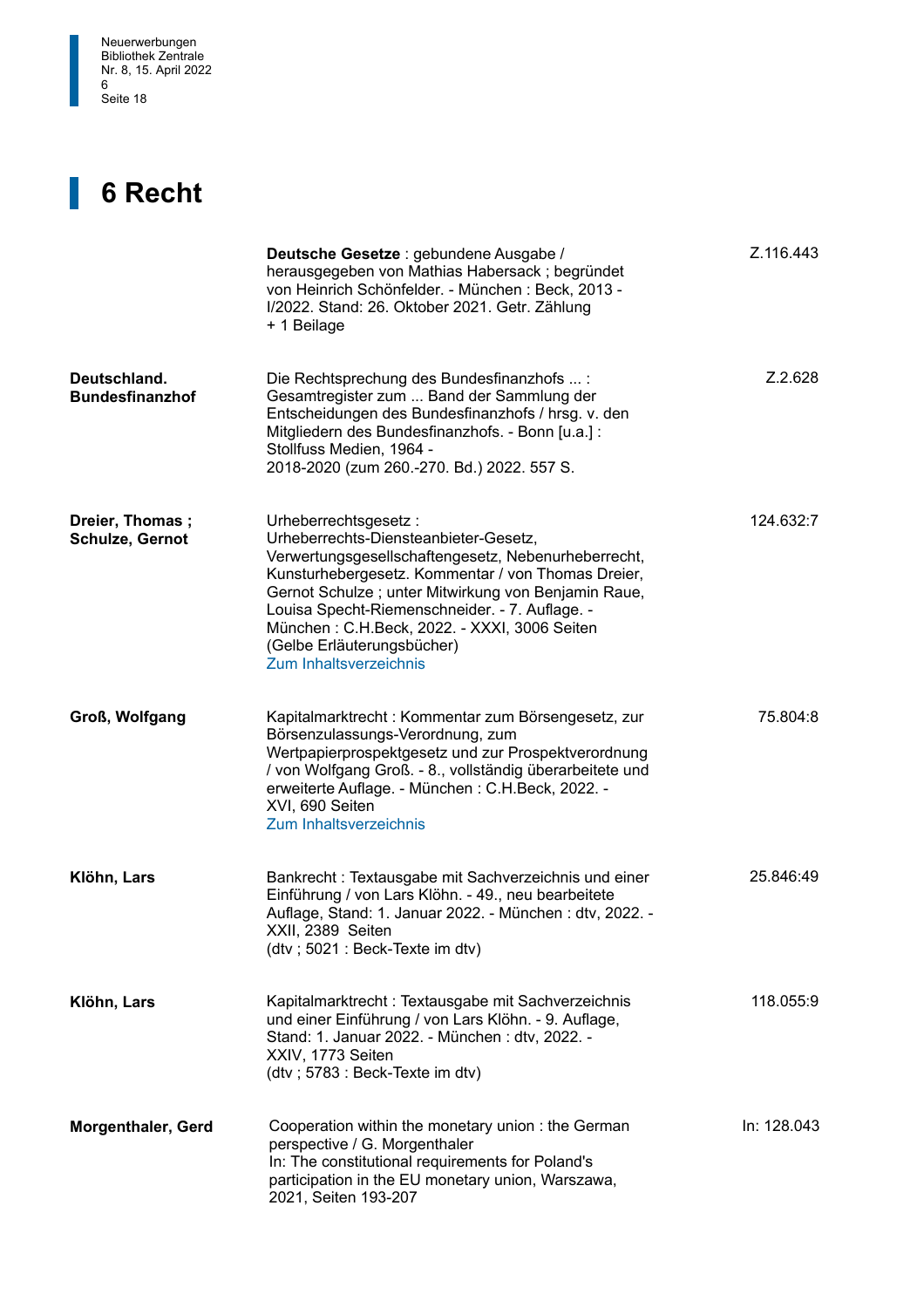

#### **Teichmann, Fabian**

| Methoden der Geldwäscherei / Fabian Teichmann. -<br>2. Auflage. - Berlin : Berliner Wissenschafts-Verlag,<br>2021. - XLI, 316 Seiten: Illustrationen<br>Dissertation, Universität Zürich, 2016<br>Zum Inhaltsverzeichnis                 | 128.761:2  |
|------------------------------------------------------------------------------------------------------------------------------------------------------------------------------------------------------------------------------------------|------------|
| {Hannemann/Weigl/Zaruk: Mindestanforderungen an<br>das Risikomanagement (MaRisk)} Teilband 1 /<br>Ralf Hannemann/Thomas Weigl/Marina Zaruk. -<br>6., überarbeitete und erweiterte Auflage, 2022. -<br>XLIV, 1254 Seiten : Illustrationen | 95.082:6-1 |
| {Hannemann/Weigl/Zaruk: Mindestanforderungen an<br>das Risikomanagement (MaRisk)} Teilband 2 /<br>Ralf Hannemann/Thomas Weigl/Marina Zaruk. -<br>6., überarbeitete und erweiterte Auflage, 2022. -                                       | 95.082:6-2 |

Seiten 1255-2540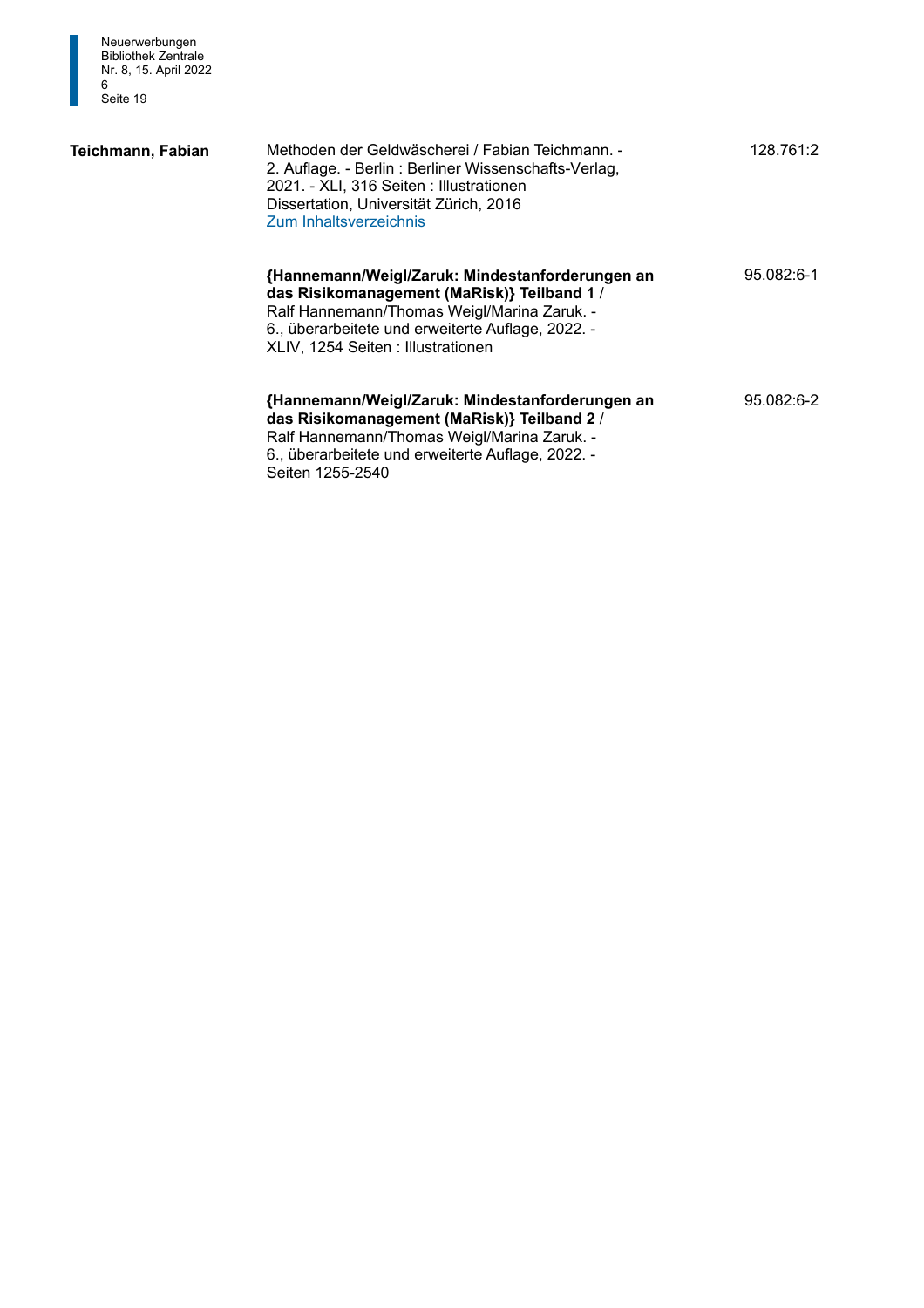#### $\begin{bmatrix} 1 \\ P \end{bmatrix}$ **7 Betriebswirtschaft, Sozialwissenschaften, Personalwesen**

| Gleichmann, Tobias                     | The detection of fraudulent financial statements using<br>textual and financial data / vorgelegt von: Tobias<br>Christian Gleichmann. - Ilmenau, 2020. - XIV,<br>246 Blätter : Illustrationen<br>Dissertation, Ilmenau, TU Ilmenau, 2020                                                               | 128.030             |
|----------------------------------------|--------------------------------------------------------------------------------------------------------------------------------------------------------------------------------------------------------------------------------------------------------------------------------------------------------|---------------------|
| Hindersmann, Magnus;<br>Nöcker, Gregor | Tax Compliance: Anforderungen an ein<br>innerbetriebliches Kontrollsystem. [Mit Checklisten und<br>Mustervorlagen] / Magnus Hindersmann / Gregor<br>Nöcker. - 1. Auflage. - Stuttgart : Schäffer-Poeschel,<br>2019. - 147 Seiten : Illustrationen<br><b>Zum Inhaltsverzeichnis</b>                     | 125.456:1           |
|                                        | Jahrbuch der Unternehmensbewertung 2021:<br>Fachbeiträge - Bewertungskennzahlen /<br>Schwetzler/Aders (Hrsg.). - Düsseldorf : Handelsblatt<br>Fachmedien, 2021. - 328 Seiten : Illustrationen<br>(Corporate finance Bücher)                                                                            | 121.068:Ausg.2021   |
| Jossé, Germann                         | Krisenmanagement und Business Continuity: Umgang<br>mit Krisen und Großstörungen / von Germann Jossé. -<br>München: Verlag Franz Vahlen, 2020. - XII, 108 Seiten:<br>Illustrationen<br>Zum Inhaltsverzeichnis                                                                                          | 128.793             |
|                                        | Mit Personalentwicklung Kommune gestalten:<br>Digitalisierung nutzen. Herausforderungen meistern.<br>Rollen identifizieren / KGSt, Kommunale<br>Gemeinschaftsstelle für Verwaltungsmanagement. -<br>Köln: KGSt, 2021. - 87 Seiten: Illustrationen<br>(KGSt-Bericht; 04/2021)<br>Zum Inhaltsverzeichnis | 128.291             |
|                                        | {IFRS standards} Part A: contains the text of IFRS<br>standards including IAS standards  - Ausgabe<br>2022, 2022. - 1761 Seiten                                                                                                                                                                        | 106.937:Ausg.2022-A |
|                                        | {IFRS standards} Part B: contains the illustrative<br>examples and implementation guidance  -<br>Ausgabe 2022, 2022. - 868 Seiten                                                                                                                                                                      | 106.937:Ausg.2022-B |
|                                        | {IFRS standards} Part C: contains the bases for<br>conclusions that accompany the standards,  -<br>Ausgabe 2022, 2022. - 2515 Seiten                                                                                                                                                                   | 106.937:Ausg.2022-C |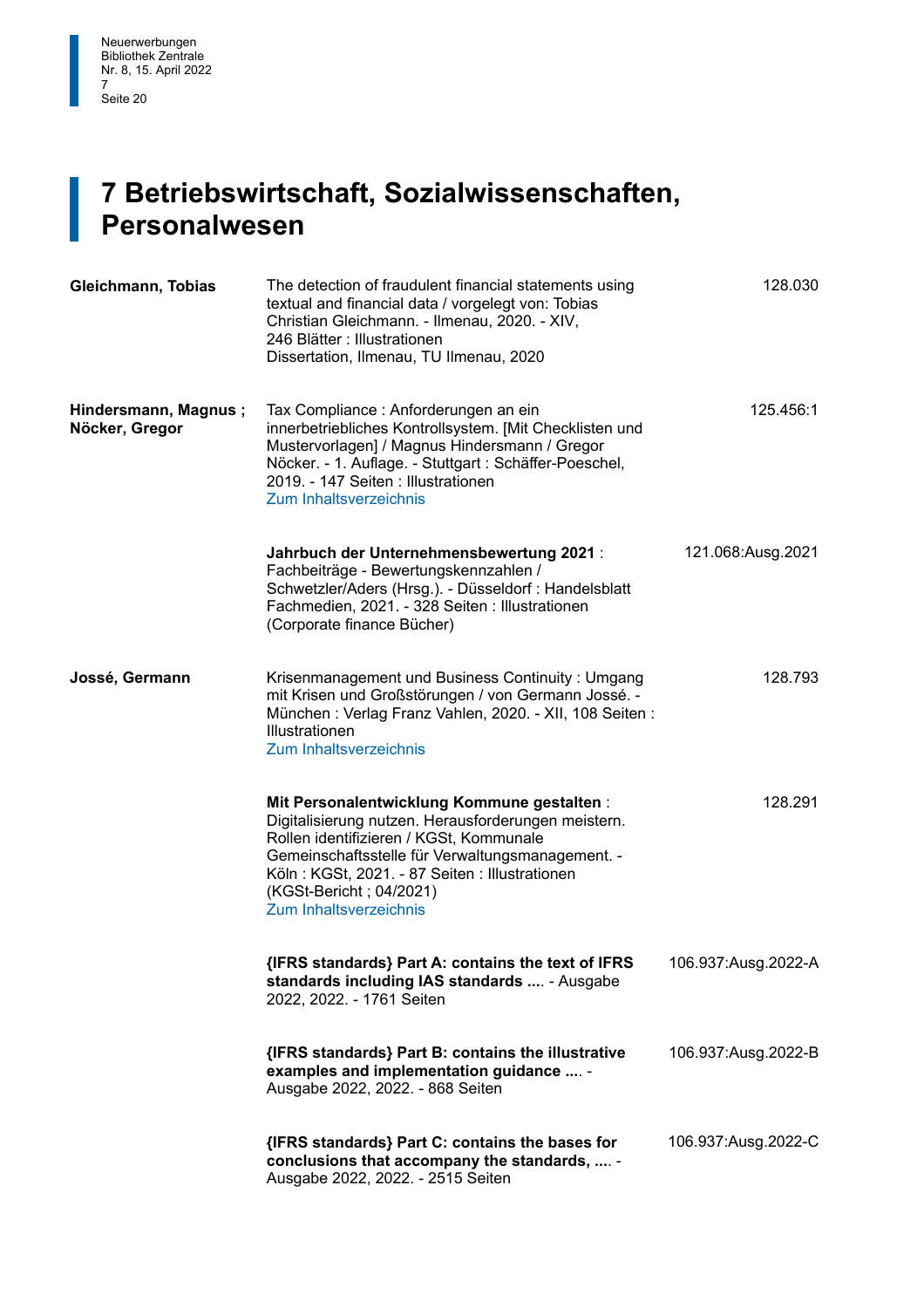

Vernunft / Aaron Sahr. - München : C.H.Beck, 2022. - 447 Seiten **Sahr, Aaron** Die monetäre Maschine : eine Kritik der finanziellen [Zum Inhaltsverzeichnis](https://d-nb.info/1244535680/04) 

128.686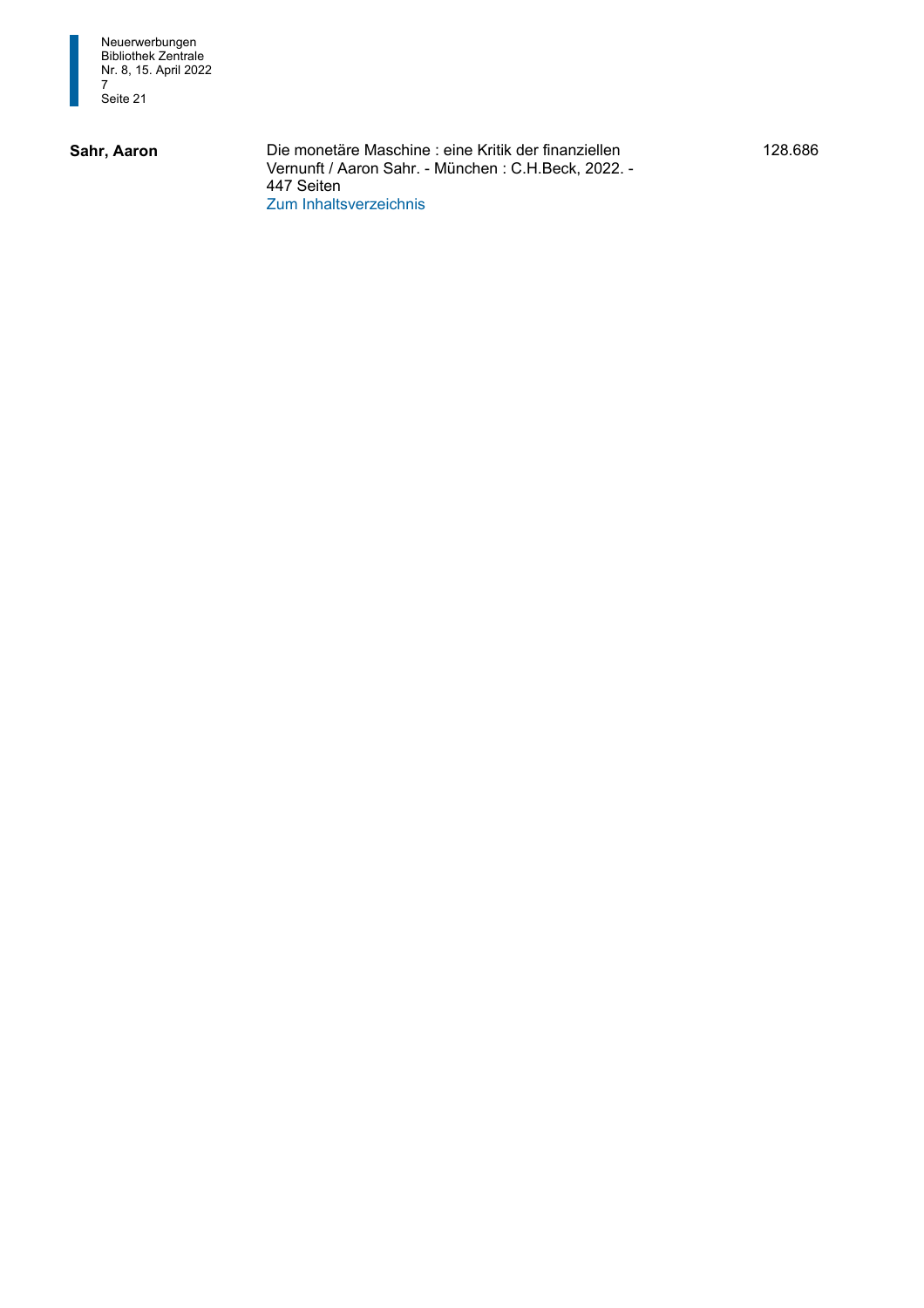## **8 IT, Digitalisierung, Information**

| Anand, Kartik; Duley,<br>Chanelle; Gai, Prasanna                                 | Cybersecurity and financial stability [Elektronische<br>Ressource] / Kartik Anand, Chanelle Duley, Prasanna<br>Gai. - Frankfurt am Main: Deutsche Bundesbank, 2022.<br>- 47 Seiten : Illustrationen<br>(Discussion paper / Deutsche Bundesbank; 08/2022)                                                                                                                                                                                                                                                                                                                                                                                                            |                            |
|----------------------------------------------------------------------------------|---------------------------------------------------------------------------------------------------------------------------------------------------------------------------------------------------------------------------------------------------------------------------------------------------------------------------------------------------------------------------------------------------------------------------------------------------------------------------------------------------------------------------------------------------------------------------------------------------------------------------------------------------------------------|----------------------------|
| <b>Bartoletti, Massimo;</b><br>Chiang, James Hsin-yu;<br>Lluch Lafuente, Alberto | SoK: lending pools in decentralized finance / Massimo<br>Bartoletti, James Hsin-yu Chiang, and Alberto Lluch<br>Lafuente<br>In: Financial cryptography and data security, Berlin,<br>2021, Seite [553]-578                                                                                                                                                                                                                                                                                                                                                                                                                                                          | In: 128.384                |
| Benninga, Simon;<br>Mofkadi, Tal                                                 | Financial modeling : uses Excel and R / Simon<br>Benninga and Tal Mofkadi. - Fifth edition. - Cambridge,<br>Massachusetts: The MIT Press, 2021. - XXVI,<br>1013 Seiten                                                                                                                                                                                                                                                                                                                                                                                                                                                                                              | 83.215:5                   |
|                                                                                  | Financial cryptography and data security : FC 2021<br>international workshops: CoDecFin, DeFi, VOTING, and<br>WTSC, virtual event, March 5, 2021 : revised selected<br>papers / Matthew Bernhard, Andrea Bracciali, Lewis<br>Gudgeon, Thomas Haines, Ariah Klages-Mundt,<br>Shin'ichiro Matsuo, Daniel Perez, Massimiliano Sala,<br>Sam Werner (eds.). [Mit Beiträgen von] Ryosuke<br>Ushida, W. Gawlikowicz, Wenqi Zhao, Vincent Danos,<br>Massimo Bartoletti, Ulrich Gallersdörfer, Dmytro<br>Kondratiuk, Pepi Martinez  - Berlin : Springer, 2021. -<br>xxv, 630 Seiten : Illustrationen<br>(Lecture notes in computer science; 12676)<br><b>Zum Inhaltstext</b> | 128.384                    |
| Gallersdörfer, Ulrich;<br>Groschupp, Friederike;<br><b>Matthes, Florian</b>      | Mirroring public key infrastructures to blockchains for<br>on-chain authentification / Ulrich Gallersdörfer,<br>Friederike Groschupp, and Florian Matthes<br>In: Financial cryptography and data security, Berlin,<br>2021, Seite [415]-430                                                                                                                                                                                                                                                                                                                                                                                                                         | In: 128.384                |
|                                                                                  | Handbuch Digitalisierung / herausgegeben von Stefan<br>Roth und Hans Corsten. - München: Verlag Franz<br>Vahlen, 2022. - XIX, 1348 Seiten : Illustrationen                                                                                                                                                                                                                                                                                                                                                                                                                                                                                                          | 128.748<br>X <sub>00</sub> |
| Klintworth, Markus;<br>Scheer, Olaf                                              | Kultureller Wandel durch die Digitalisierung:<br>Erfahrungsbericht der VR Smart Finanz / Markus<br>Klintworth und Olaf Scheer<br>In: Neue Geschäftsmodelle für Finanzinstitute -<br>Datenanalyse, digitale Technologien und Wertewandel<br>als Impulsgeber, Wiesbaden, Germany, 2022,<br>Seite 19-38                                                                                                                                                                                                                                                                                                                                                                | In: 128.712                |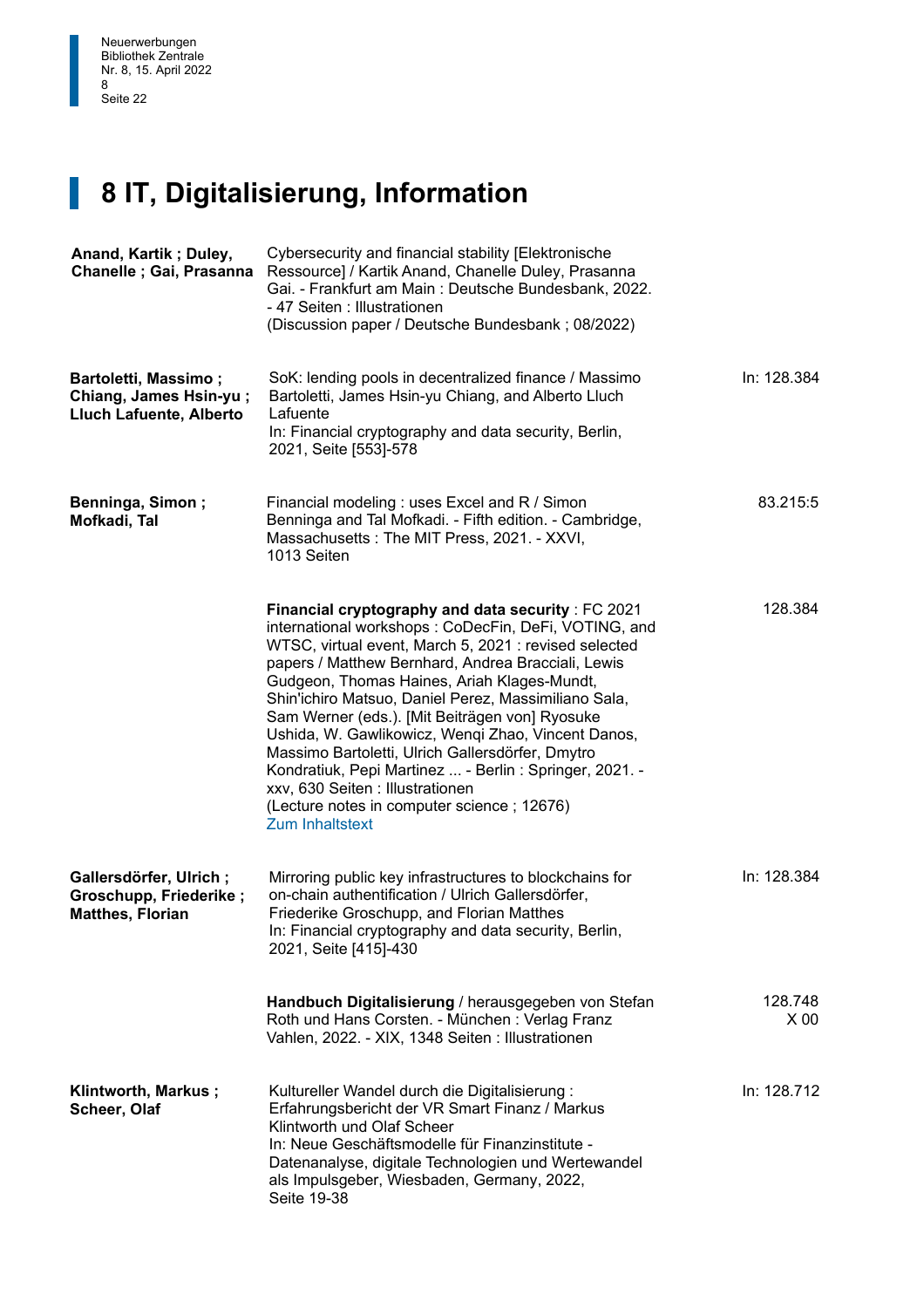| Neuerwerbungen<br><b>Bibliothek Zentrale</b><br>Nr. 8, 15. April 2022<br>8<br>Seite 23 |                                                                                                                                                                                                                                                                                                                                                                                                                                                    |             |
|----------------------------------------------------------------------------------------|----------------------------------------------------------------------------------------------------------------------------------------------------------------------------------------------------------------------------------------------------------------------------------------------------------------------------------------------------------------------------------------------------------------------------------------------------|-------------|
| Kondratiuk, Dmytro;<br>Lamela Seijas, Pablo;<br>Nemish, Alexander                      | Standardized crypto-loans on the cardano blockchain /<br>Dmytro Kondratiuk, Pablo Lamela Seijas, Alexander<br>Nemish, and Simon Thompson<br>In: Financial cryptography and data security, Berlin,<br>2021, Seite [579]-594                                                                                                                                                                                                                         | In: 128.384 |
| Lipton, Alexander;<br>Treccani, Adrien                                                 | Blockchain and distributed ledgers: mathematics,<br>technology, and economics / Alexander Lipton, Adrien<br>Treccani. - New Jersey: World Scientific, 2022. -<br>xlv, 434 Seiten : Illustrationen<br>Zum Inhaltsverzeichnis                                                                                                                                                                                                                        | 128.447     |
| t Foto-Marketing                                                                       | Mittelstandsgemeinschaf Bildhonorare : Übersicht der marktüblichen Vergütungen<br>für Bildnutzungsrechte / Hrsg.: Mittelstandsgemeinschaft<br>Foto-Marketing (mfm). - Berlin: BVPA, 2019 -<br>2022. 114 S.                                                                                                                                                                                                                                         | Z.80.756    |
|                                                                                        | Neue Geschäftsmodelle für Finanzinstitute -<br>Datenanalyse, digitale Technologien und<br>Wertewandel als Impulsgeber : Beiträge des<br>Duisburger Banken-Symposiums / Michael Lister, Bernd<br>Rolfes, Holger Wessling (Hrsg.); [mit Beiträgen von]<br>Martin Hellmich; Markus Klintworth  - Wiesbaden,<br>Germany: Springer Gabler, 2022. - XVII, 78 Seiten:<br>Illustrationen<br>(Schriftenreihe des european center for financial<br>services) | 128.712     |

## 1 **9 Geisteswissenschaften, Naturwissenschaften**

| Hellmich, Martin; Kiesel,<br>Rüdiger ; Siddiqui,<br><b>Sikandar</b> | Stresstests und Carbon Risiken / Martin Hellmich,<br>Rüdiger Kiesel und Sikandar Siddiqui<br>In: Neue Geschäftsmodelle für Finanzinstitute -<br>Datenanalyse, digitale Technologien und Wertewandel<br>als Impulsgeber, Wiesbaden, Germany, 2022,<br>Seite 1-17                                                 | In: 128.712 |
|---------------------------------------------------------------------|-----------------------------------------------------------------------------------------------------------------------------------------------------------------------------------------------------------------------------------------------------------------------------------------------------------------|-------------|
| Herold, Gerd                                                        | Innere Medizin : eine vorlesungsorientierte Darstellung :<br>2022 : unter Berücksichtigung des<br>Gegenstandskataloges für die Ärztliche Prüfung: mit<br>ICD 10-Schlüssel im Text und Stichwortverzeichnis /<br>Gerd Herold und Mitarbeiter. - Köln: Verlag Gerd<br>Herold, 2022. - 1003 Seiten: Illustrationen | 128.792     |
| t Foto-Marketing                                                    | Mittelstandsgemeinschaf Bildhonorare : Übersicht der marktüblichen Vergütungen<br>für Bildnutzungsrechte / Hrsg.: Mittelstandsgemeinschaft<br>Foto-Marketing (mfm). - Berlin: BVPA, 2019 -<br>2022, 114 S.                                                                                                      | Z.80.756    |
| <b>Stationery Office</b><br>(London)                                | The Stationery Office annual catalogue / The Stationery<br>Office. - London<br>2021. (2022.) VI, 74 S., S. VII - XVI                                                                                                                                                                                            | Z.26.529    |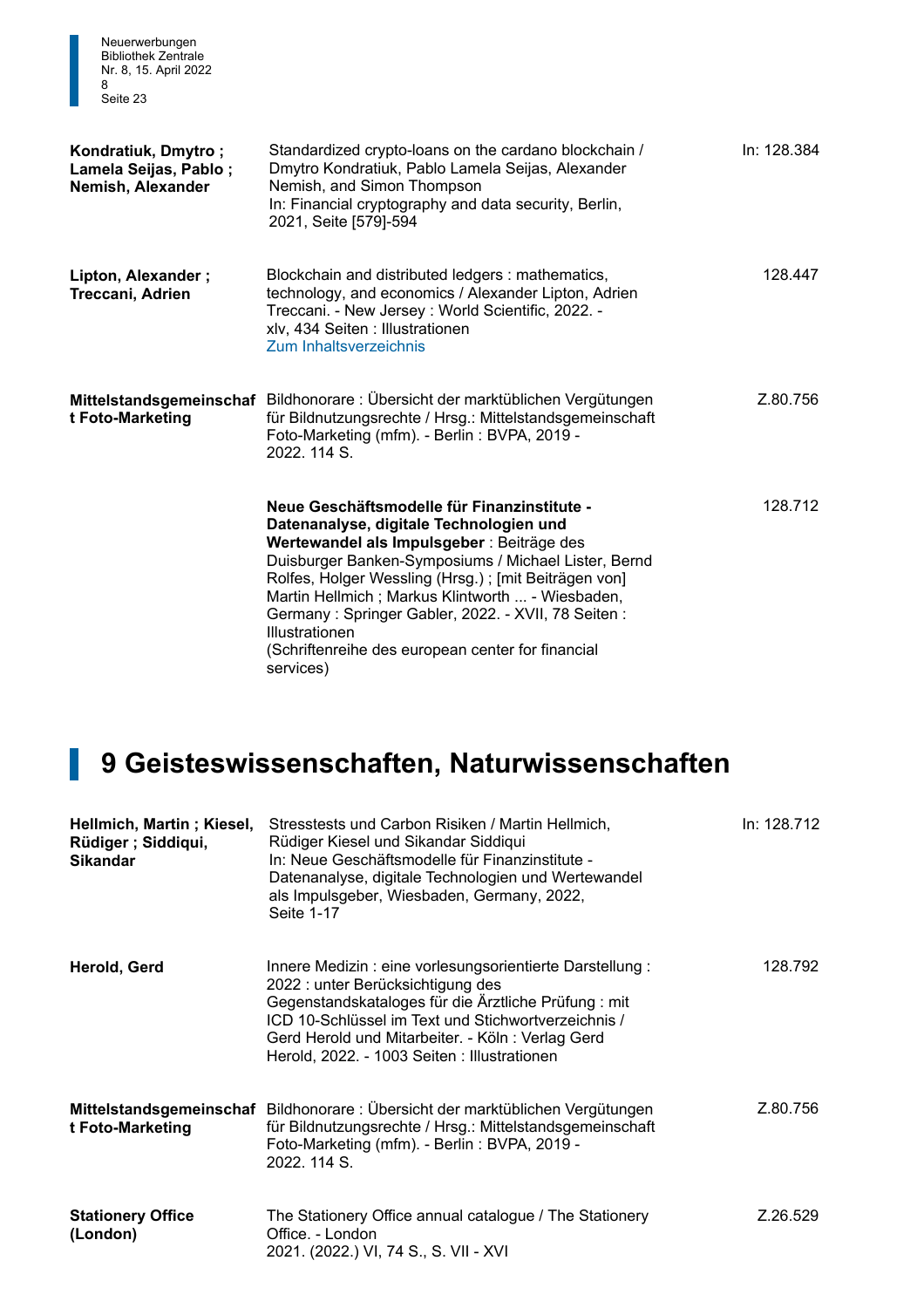## **1 10 Bundesbankveröffentlichungen**

| Anand, Kartik; Duley,<br>Chanelle ; Gai, Prasanna               | Cybersecurity and financial stability [Elektronische<br>Ressource] / Kartik Anand, Chanelle Duley, Prasanna<br>Gai. - Frankfurt am Main: Deutsche Bundesbank, 2022.<br>- 47 Seiten : Illustrationen<br>(Discussion paper / Deutsche Bundesbank; 08/2022)                                                 |         |
|-----------------------------------------------------------------|----------------------------------------------------------------------------------------------------------------------------------------------------------------------------------------------------------------------------------------------------------------------------------------------------------|---------|
| <b>Deutsche Bundesbank</b>                                      | Geschäftsbericht [Notenbankbericht] / Deutsche<br>Bundesbank. - Frankfurt a.M., 1958 -<br>2021.85 S.                                                                                                                                                                                                     | Z.2.847 |
| Frankovic, Ivan                                                 | The impact of carbon pricing in a multi-region production<br>network model and an application to climate scenarios<br>[Elektronische Ressource] / Ivan Frankovic. - Frankfurt<br>am Main: Deutsche Bundesbank, 2022. - 49 Seiten:<br>Illustrationen<br>(Discussion paper / Deutsche Bundesbank; 07/2022) |         |
| Holden, Tom D.                                                  | Existence and uniqueness of solutions to dynamic<br>models with occasionally binding constraints<br>[Elektronische Ressource] / Tom D. Holden. - Frankfurt<br>am Main: Deutsche Bundesbank, 2022. - 38 Seiten:<br>Illustrationen<br>(Discussion paper / Deutsche Bundesbank; 09/2022)                    |         |
| König, Philipp Johann;<br>Mayer, Paul; Pothier,<br><b>David</b> | Optimal timing of policy interventions in troubled banks<br>[Elektronische Ressource] / Philipp J. König, Paul<br>Mayer, David Pothier. - Frankfurt am Main: Deutsche<br>Bundesbank, 2022. - 51 Seiten: Illustrationen<br>(Discussion paper / Deutsche Bundesbank; 10/2022)                              |         |

#### **1 11 Neuerwerbungen von Zeitschriften**

| J. P. Morgan Chase &<br>Co. (New York, NY) | Oil weekly [Elektronische Ressource] : global<br>commodities research / J.P.Morgan. - [New York]<br>Erscheint wöchentlich<br>Aufbewahrungsfrist 1 Jahr (LN)         |
|--------------------------------------------|---------------------------------------------------------------------------------------------------------------------------------------------------------------------|
| J.P. Morgan                                | ESG - The long view [Elektronische Ressource] / J.P.<br>Morgan. - [Erscheinungsort nicht ermittelbar]<br>Erscheint wöchentlich<br>Aufbewahrungsfrist 1 Jahr (lokal) |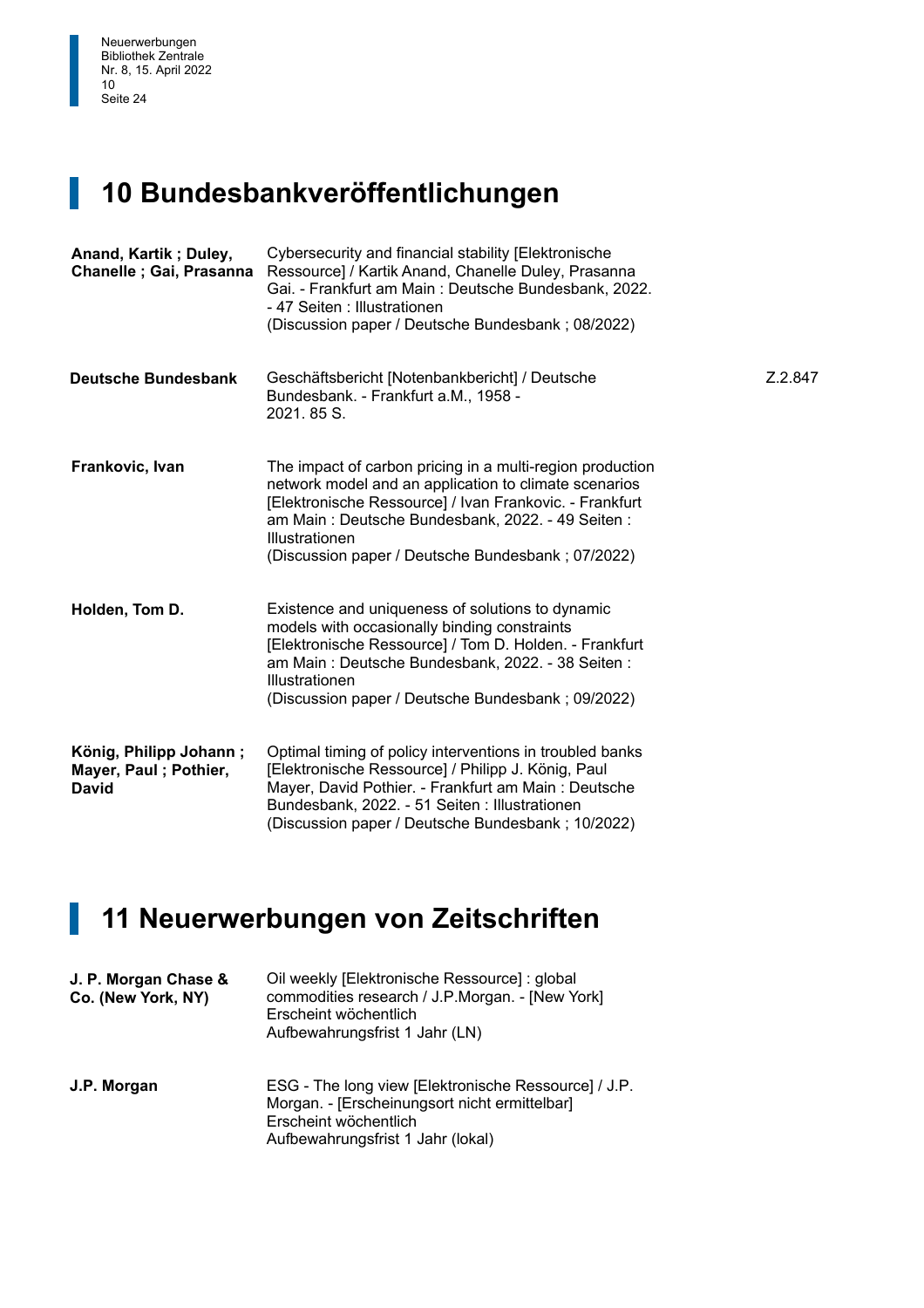#### **12 Sonderbestand Aus- und Fortbildung**

| <b>Bien, Ulrich</b>                  | Einfach. Alles. Merken: das perfekte<br>Gedächtnistraining. Geniale Merktechniken / Ulrich Bien.<br>- 5. Auflage. - Hannover : humboldt, 2022. - 248 Seiten :<br>Illustrationen<br>Zum Inhaltsverzeichnis                                                                                              | 128.706:5<br>$V$ 02.01        |
|--------------------------------------|--------------------------------------------------------------------------------------------------------------------------------------------------------------------------------------------------------------------------------------------------------------------------------------------------------|-------------------------------|
| Colombani, Laetitia                  | Das Mädchen mit dem Drachen : Roman / Laetitia<br>Colombani ; aus dem Französischen von Claudia<br>Marquardt. - Frankfurt am Main: S. Fischer, 2022. -<br>268 Seiten<br><b>Zum Inhaltstext</b>                                                                                                         | 128.779<br>V 06.04: Colombani |
| David, Olivier                       | Keine Aufstiegsgeschichte: warum Armut psychisch<br>krank macht / Olivier David. - 1. Auflage. - Hamburg:<br>Eden Books, 2022. - 240 Seiten<br><b>Zum Inhaltsverzeichnis</b>                                                                                                                           | 128.785:1<br>J 06             |
| Dobelli, Rolf                        | Die Kunst des klaren Denkens: 52 Denkfehler, die Sie<br>lieber anderen überlassen / Rolf Dobelli; mit<br>Illustrationen von Birgit Lang. - Neuausgabe: komplett<br>überarbeitet und mit umfangreichem Workbook-Teil. -<br>München: Piper, 2021. - 397 Seiten: Illustrationen<br>Zum Inhaltsverzeichnis | 128.767<br>$V$ 02.01          |
| Eichstädt, Timm;<br>Spieker, Stefan  | 52 Stunden Informatik : was jeder über Informatik<br>wissen sollte / Timm Eichstädt, Stefan Spieker. -<br>Wiesbaden, Germany: Springer Vieweg, 2021. - IX,<br>366 Seiten: Illustrationen<br>(Lehrbuch)<br><b>Zum Inhaltstext</b>                                                                       | 128.682<br>X <sub>00</sub>    |
| George, Elizabeth                    | Was im Verborgenen ruht : ein Inspector-Lynley-Roman<br>/ Elizabeth George ; ins Deutsche übertragen von<br>Charlotte Breuer. - 1. Auflage. - München: Goldmann<br>2022. - 796 Seiten<br><b>Zum Inhaltstext</b>                                                                                        | 128.794:1<br>V 06.04: George  |
| Haas, Karl-Gerhard;<br>Krakow, Felix | Der Einkaufsratgeber E-Bike & Pedelec : [Auswahl,<br>Kauf, Technik & Wartung] / Karl-Gerhard Haas, Felix<br>Krakow. - 2. Auflage. - Berlin: Stiftung Warentest, 2021.<br>- 175 Seiten : Illustrationen<br>(Test)<br>Zum Inhaltsverzeichnis                                                             | 128.735:2<br>W 05             |
| Haider, Lars                         | Olaf Scholz - der Weg zur Macht : das Porträt / Lars<br>Haider. - 2. Auflage. - Essen: Klartext Verlag, 2022. -<br>198 Seiten<br>Zum Inhaltsverzeichnis                                                                                                                                                | 128.725:2<br>S 05             |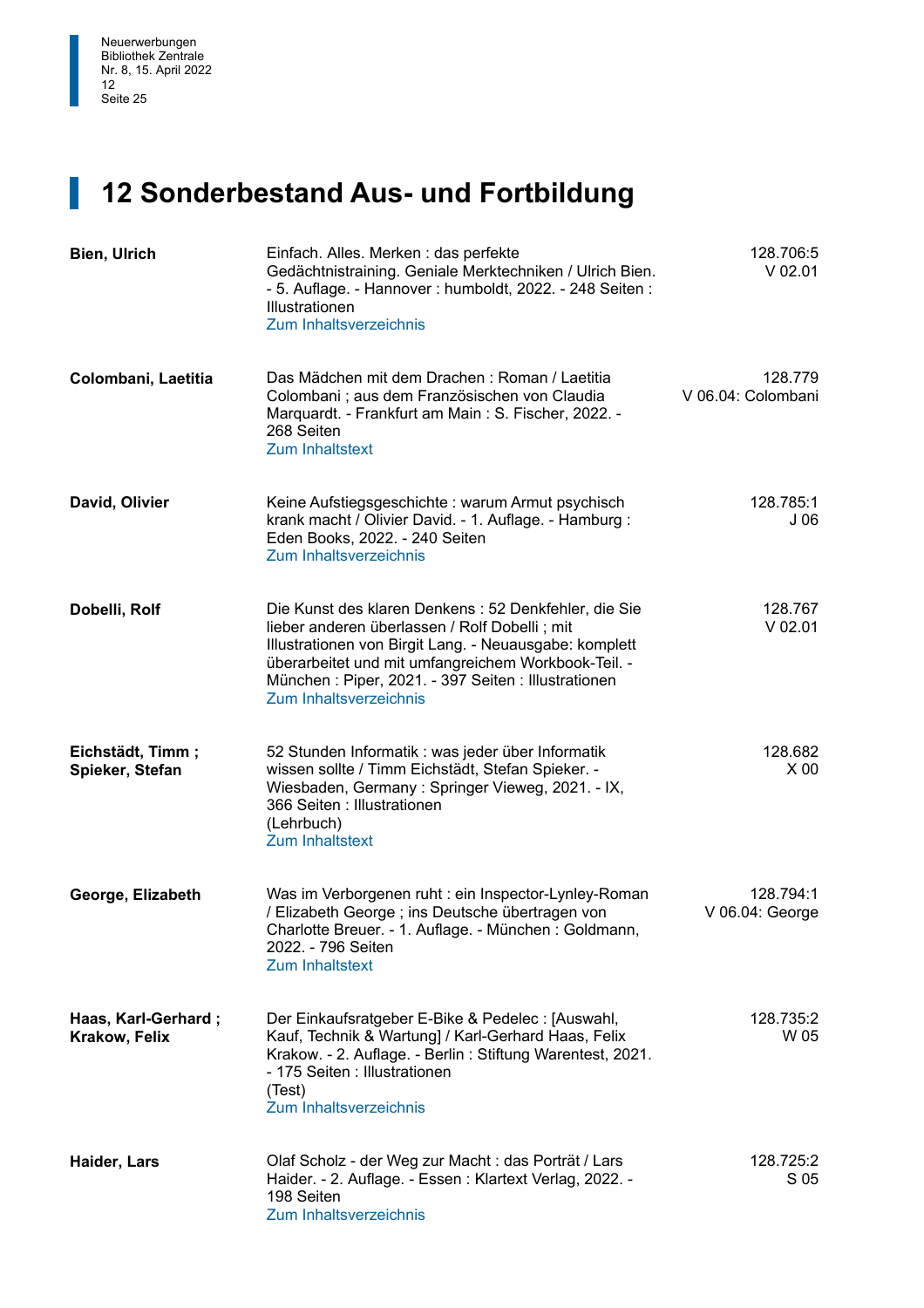|                                                         | Handbuch Digitalisierung / herausgegeben von Stefan<br>Roth und Hans Corsten. - München: Verlag Franz<br>Vahlen, 2022. - XIX, 1348 Seiten : Illustrationen                                                                                                                                                                                                                                 | 128.748<br>$X_{00}$          |
|---------------------------------------------------------|--------------------------------------------------------------------------------------------------------------------------------------------------------------------------------------------------------------------------------------------------------------------------------------------------------------------------------------------------------------------------------------------|------------------------------|
| Heismann, Günter                                        | Geld anlegen mit gutem Gewissen : so investieren Sie<br>nachhaltig in den Planeten Erde. [Ethisch und sozial<br>Vermögen aufbauen] / Günter Heismann. - Frankfurt :<br>Campus Verlag, 2021. - 250 Seiten: Illustrationen<br>Zum Inhaltsverzeichnis                                                                                                                                         | 128.326(2)                   |
| <b>Kumbier, Dagmar;</b><br><b>Bossemeyer, Constanze</b> | Zuversicht trotz Corona-Blues : psychologisches<br>Handwerkszeug für Pandemiegeschüttelte / Dagmar<br>Kumbier, Constanze Bossemeyer. - Göttingen:<br>Vandenhoeck & Ruprecht, 2021. - 150 Seiten:<br>Illustrationen<br>Zum Inhaltsverzeichnis                                                                                                                                               | 128.743<br>$V$ 02.01         |
| Lahmer, Niclas                                          | Arbeitsbuch Finanzielle Intelligenz : was Sie in der<br>Schule hätten lernen sollen. Nach den Geld-Regeln<br>finanziell intelligenter Menschen spielen. Lernen, was<br>Ihnen Schulen und Universitäten vorenthalten. Die<br>90-Tage-Challenge, um finanziell intelligent zu handeln /<br>Niclas Lahmer. - Originalausgabe, 1. Auflage. -<br>München: FinanzBuch Verlag, 2022. - 231 Seiten | 128.700:1                    |
| <b>Moersch, Karl-Friedrich</b>                          | Die Eigentumswohnung von A-Z: Antworten auf alle<br>wichtigen Fragen. [Mit den Änderungen durch das<br>Wohnungseigentumsgesetz] / Karl-Friedrich Moersch. -<br>21., aktualisierte Auflage. - Regensburg : Walhalla<br>Fachverlag, 2022. - 207 Seiten<br>(Wissen für die Praxis)<br><b>Zum Inhaltstext</b>                                                                                  | 121.400:21<br>R              |
| Niedostadek, André                                      | BGB für Dummies / André Niedostadek. -<br>6., aktualisierte und überarbeitete Auflage. - Weinheim :<br>Wiley-VCH GmbH, 2022. - 392 Seiten : Illustrationen<br>(Lernen einfach gemacht)                                                                                                                                                                                                     | 128.665:6<br>R               |
| Plasa, Hermann                                          | PowerPoint 2021 : Tipps & Tricks für gelungene<br>Präsentationen. [Inkl. E-Learning-Paket mit über 100<br>Videos] / Hermann Plasa. - Burgthann : Markt + Technik,<br>2022. - 288 Seiten : Illustrationen                                                                                                                                                                                   | 128.677<br>X 02.05           |
| Retz, Eliane; Bongertz,<br><b>Christiane Stella</b>     | Wild Child: Entwicklung verstehen, Kleinkinder<br>gelassen erziehen, Konflikte liebevoll lösen / Eliane<br>Retz, Christiane Stella Bongertz. - 5. Auflage. -<br>München: Piper, 2021. - 383 Seiten<br>Zum Inhaltsverzeichnis                                                                                                                                                               | 128.618:5<br>V 04            |
| Rocktäschel, Lucia Clara                                | Richtig gendern für Dummies / Lucia Clara Rocktäschel.<br>- 1. Auflage. - Weinheim: Wiley-VCH, 2021. -<br>160 Seiten : Illustrationen<br>(Lernen einfach gemacht)<br>Zum Inhaltsverzeichnis                                                                                                                                                                                                | 128.690:1<br>V <sub>05</sub> |